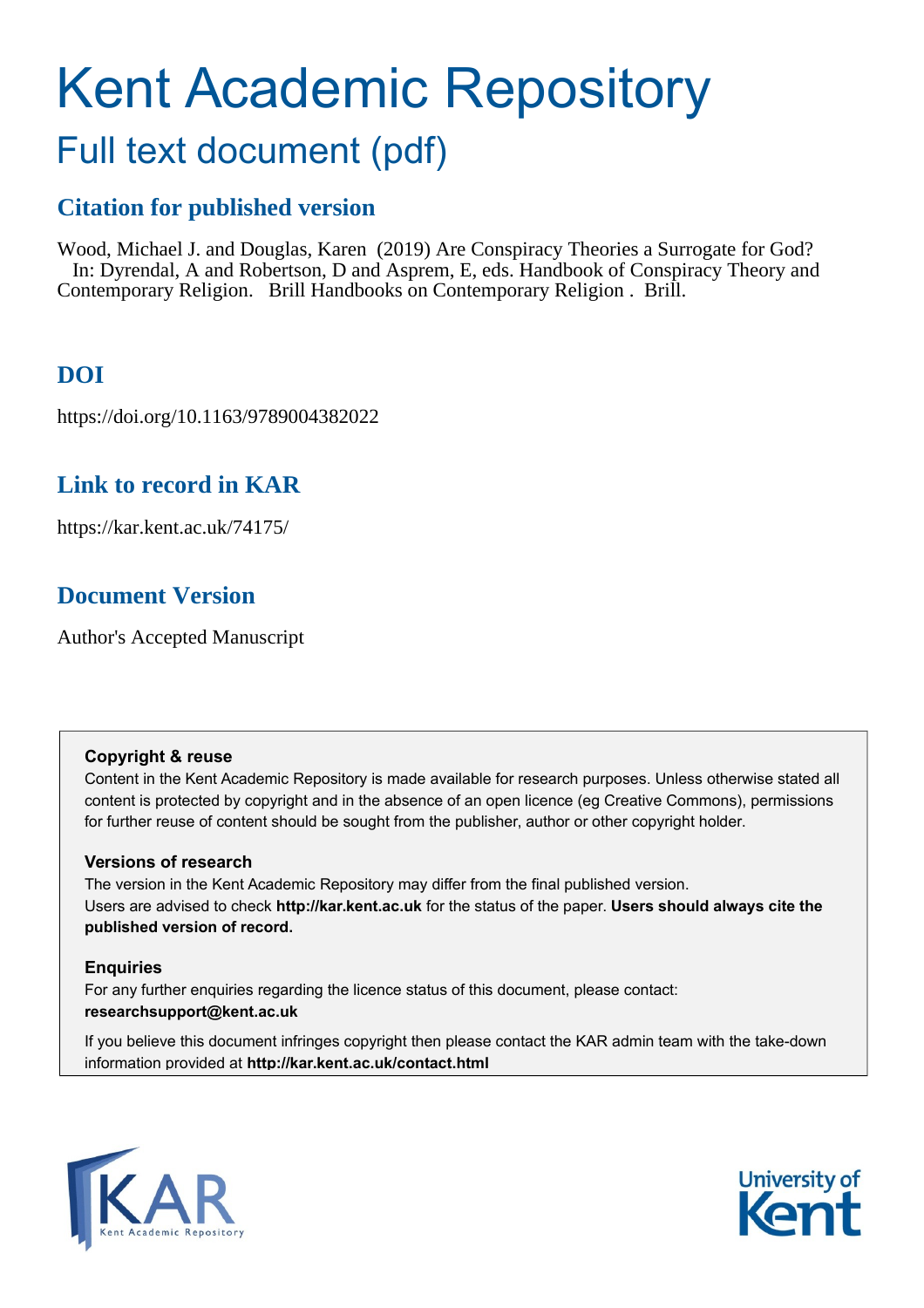#### ARE CONSPIRACY THEORIES A SURROGATE FOR GOD?

#### *Abstract*

In recent decades, the decline of traditional religion in the West has been matched by a rise in the visibility of conspiracy theories. Conspiracy theories seem to fulfil some of the psychological needs addressed by religion, such as imposing a sense of order and agency upon the seemingly random and capricious world. Some of the same underlying psychological dispositions, such as cognitive style and probabilistic reasoning ability, appear to give rise to both. Moreover, many conspiracy beliefs have parallels in content and structure to religious beliefs: some propose an Edenic existence that was ended only by the interference of a conspiring group, while others anticipate an apocalyptic catastrophe that will be either brought about or welcomed by a cabal eager to see the end of civilization as we know it. These patterns have led some scholars to question whether conspiracy theories are, in some sense, a replacement for religious belief in an increasingly secular society. In this chapter, we present an initial examination of this question from a primarily psychological perspective, examining the parallels between conspiratorial and religious belief systems and discussing the extent to which they complement and contradict one another.

Psychologists have taken a scientific interest in religion since at least the early 20th century, when William James's publication of *The Varieties of Religious Experience* (1902) made the case for investigating religious experiences as one might study any other human experience. Interest in conspiracy theories is rather more recent; only in the wake of the John F. Kennedy assassination did psychologists begin to investigate why people differ in the degree to which they think the world is run by secretive conspiracies (Hamsher, Geller, & Rotter 1968). Well before the systematic study of the psychology of conspiracy theories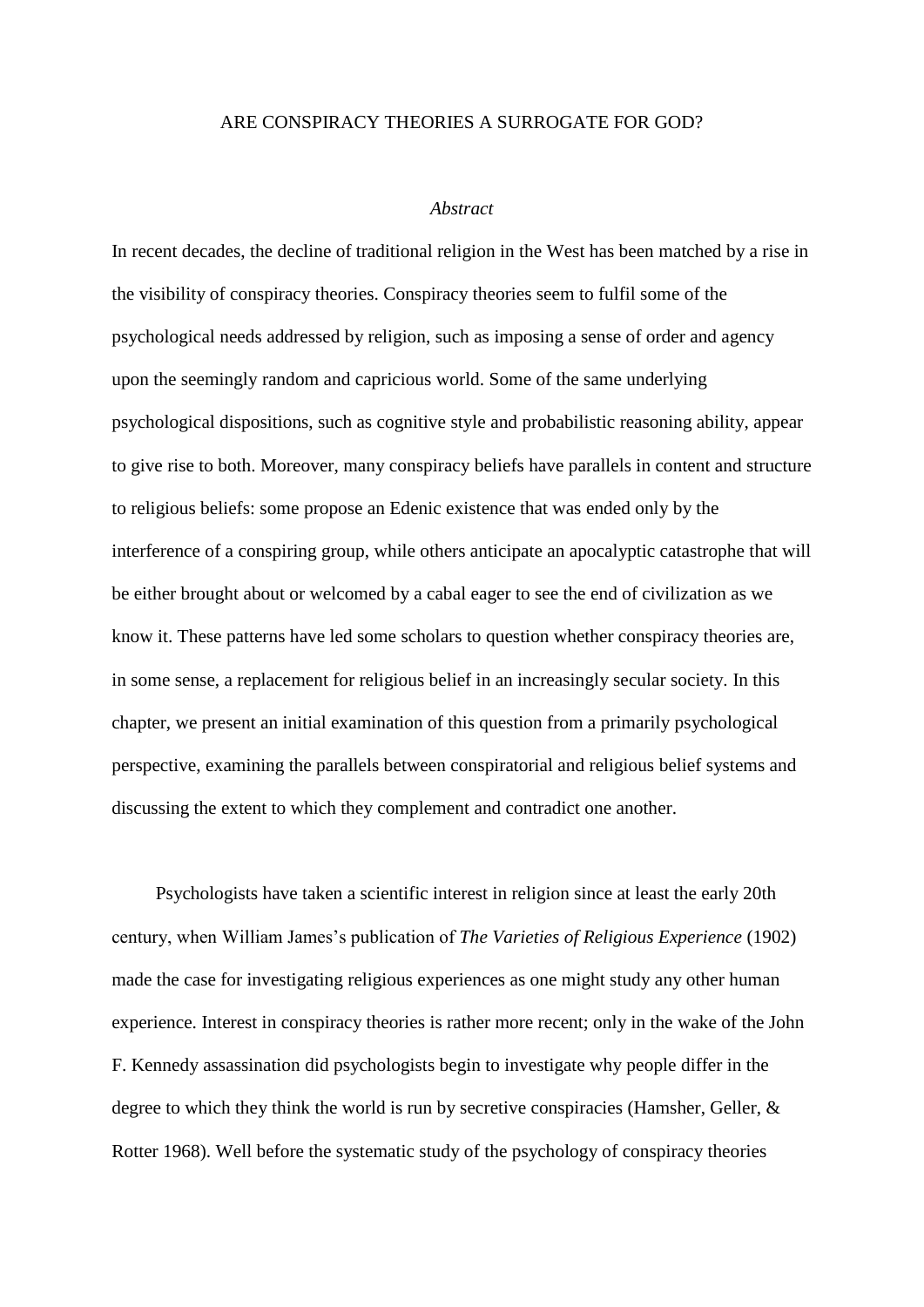began, though, there was speculation that conspiracy theories and religions might have similar psychological causes - that conspiracy theories can be thought of as a sort of secular religion. Popper (1945: 294), writing on grand conspiracy theories in which all significant events are secretly planned by unseen agents of near-omnipotent power, noted that there is little epistemic difference between such conspirators and "the Homeric gods whose conspiracies explain the history of the Trojan War." According to this perspective, conspiracy theories are therefore "the secularization of a religious superstition" - a surrogate, perhaps, for God.

The idea of conspiracy theories as a sort of religion (or a replacement for religion) has proven influential (Coady 2006; Franks, Bangerter, & Bauer 2013). While there have been few attempts to synthesise the psychology of conspiracy with the psychology of religion, there are indeed some instructive parallels between the two. Research on the psychological phenomenon of compensatory control indicates that beliefs in conspiracy theories (Whitson & Galinsky 2008) and religious beliefs (Kay, Gaucher, McGregor, & Nash 2010) are both strengthened by threatening events that prompt uncertainty. In this sense, they are both thought to function as a way of affirming that the world is a place that can be known and controlled. Both types of belief may also be related to judgements of the world as a fundamentally just or unjust place, where people either do (or do not) get what they deserve and deserve what they get (Rubin & Peplau 1975). Religious belief and conspiracy belief are both more likely among people with certain patterns of cognitive style and reasoning ability (Brotherton & French 2014; Gervais & Norenzayan 2012). Finally, researchers have speculated that both successful religious beliefs and successful conspiracy theories possess the quality of minimal counterintuitivity - of being just unusual enough to be memorable without being so unusual as to be completely implausible (Franks et al. 2013). This is visible in both the thematic parallels between conspirators and more supernatural agents and in the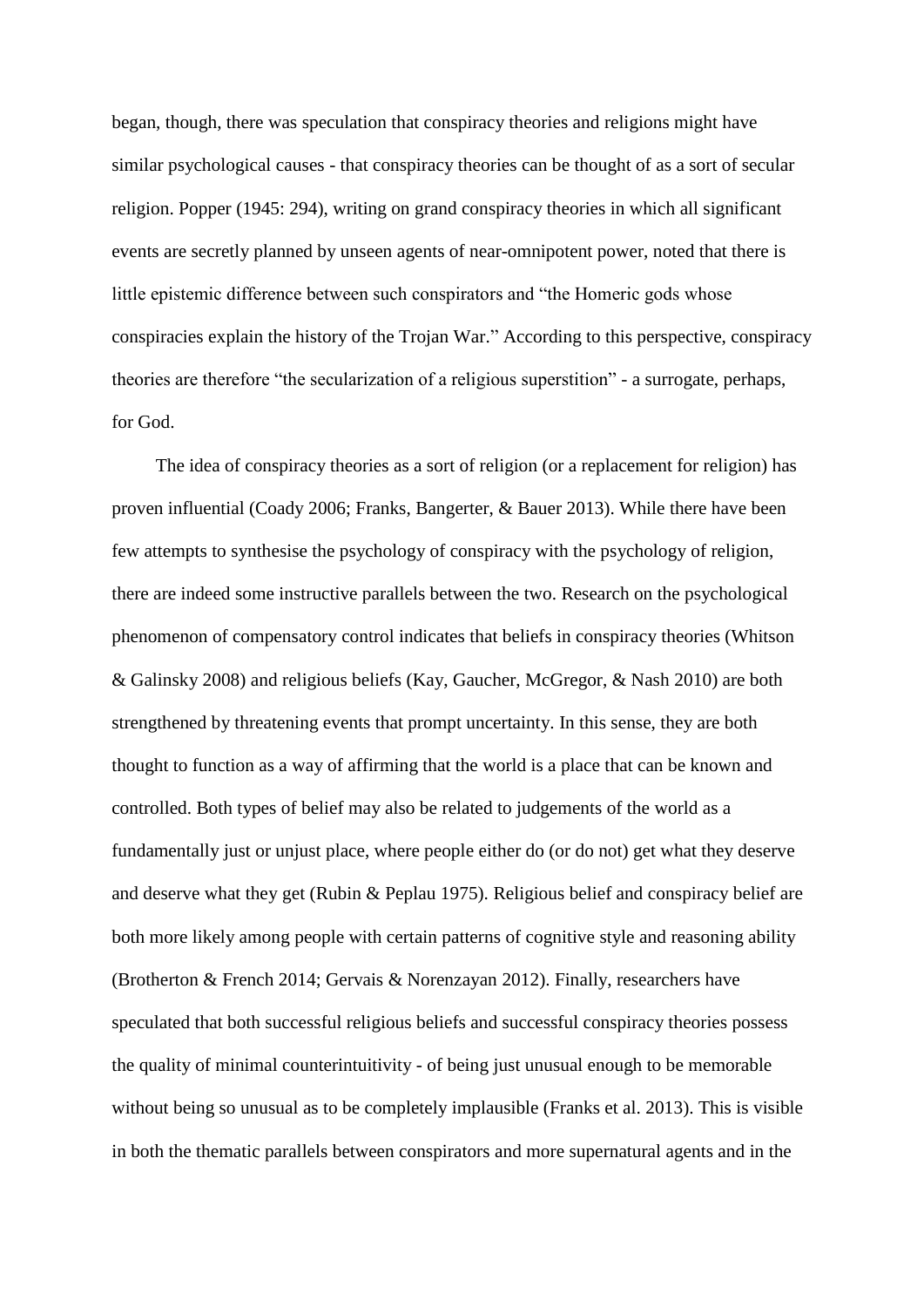symbiotic relationship between the content of religion and conspiracy theories. In general, both types of belief seem to occur among similar people and in similar situations, and to involve broadly similar content, though they also diverge in some important ways.

#### *Detection of patterns and agency*

Both religious belief and belief in conspiracy theories are thought to emanate from a general human tendency toward detecting patterns and agency in nature. That is, people are hardwired to look for instances of cause and effect in the world, or to detect the influence of other actors when seeking to explain events around them (Kelley 1973; Douglas *et al.* 2016). By this account, when a threatening event has no obvious cause, or an ostensible cause that is not psychologically satisfying in some way, people attribute it to the intervention of supernatural beings or to a conspiracy of near-supernatural power (McCauley & Jacques 1973; Leman & Cinnirella 2007, 2013). For example, when the 2004 Indian Ocean tsunami devastated Indonesia and the surrounding nations, there was no shortage of claims that the disaster was caused by something other than unpredictable shifting of the Earth's tectonic plates. Some explained the disaster as an act of punishment by a vengeful God (Paul & Nadiruzza 2013), while others claimed that the Indian, Israeli, or U.S. governments conspired to cause the tsunami via underwater nuclear detonations or advanced electromagnetic weaponry (Sheaffer 2005). In 2011, when an earthquake in Japan precipitated another tsunami and a large-scale nuclear disaster, both divinity and conspiracy were again invoked to explain what others saw as a random tragedy (Dwyer 2011; Huff 2011). In both of these cases, a disaster produced by the inscrutable forces of nature was instead attributed to an invisible, powerful agent acting deliberately on a particular motive. William James, the first psychologist to study religion, wrote of an earthquake which he could not help but perceive as the product of deliberate agency: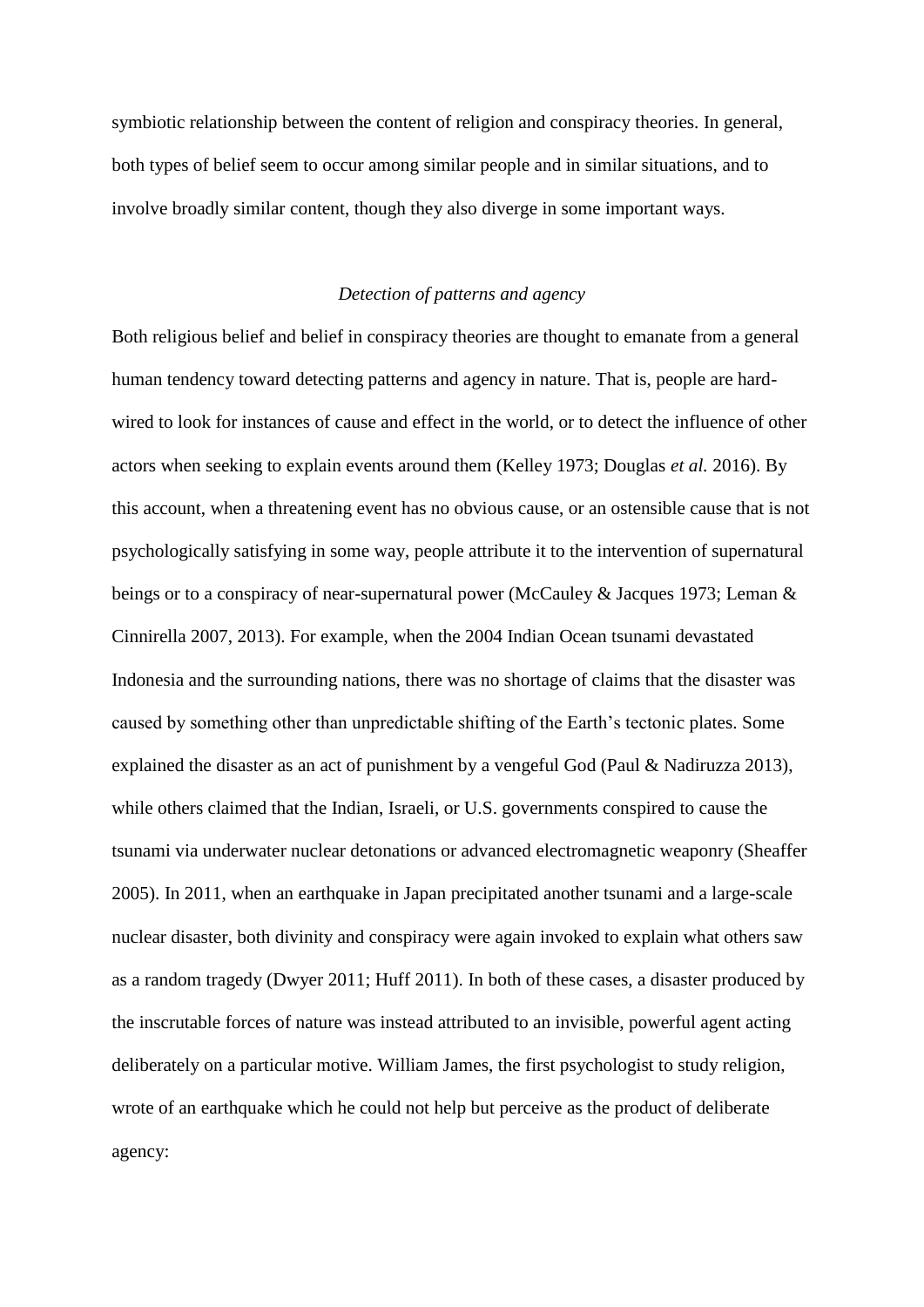"Animus and intent were never more present in any human action, nor did any human activity ever more definitely point back to a living agent as its source and origin. All whom I consulted on the point agreed as to this feature in their experience. 'It expressed intention', 'It was vicious', 'It was bent on destruction', 'It wanted to show its power', or what not. To me, it wanted simply to manifest the full meaning of its name. But what was this 'It'? To some, apparently, a vague demonic power; to me an individualized being ... One informant interpreted it as the end of the world and the beginning of the final judgment. This was a lady in a San Francisco hotel, who did not think of its being an earthquake till after she had got into the street and some one had explained it to her. She told me that the theological interpretation had kept fear from her mind, and made her take the shaking calmly. For 'science', when the tensions in the earth's crust reach the breakingpoint, and strata fall into an altered equilibrium, earthquake is simply the collective *name* of all the cracks and shakings and disturbances that happen. They *are* the earthquake. But for me the earthquake was the *cause* of the disturbances, and the perception of it as a living agent was irresistible. It had an overpowering dramatic convincingness. I realize now better than ever how inevitable were men's earlier mythologic versions of such catastrophes, and how artificial and against the grain of our spontaneous perceiving are the later habits into which science educates us.' (1983, p. 332-333)

For James, the impulse to perceive agency in nature is an instinctive human reaction. The scientific mindset of seeing events like earthquakes as random, undirected, and goalless is unnatural and unintuitive. The tendency to perceive humanlike, goal-directed agency where none exists is known as *agenticity*, and it is an extension of a larger phenomenon known as *patternicity* (Shermer 2009), the detection of patterns in noise. Obvious examples of patternicity include seeing faces in the Martian landscape or grilled cheese sandwiches although people might know on an intellectual level that mountains and burn marks form according to deterministic physical processes and these images are illusory, they nevertheless recognise patterns and form judgements based on them. Psychologists have long speculated about why agenticity and patternicity are such a common element of the human experience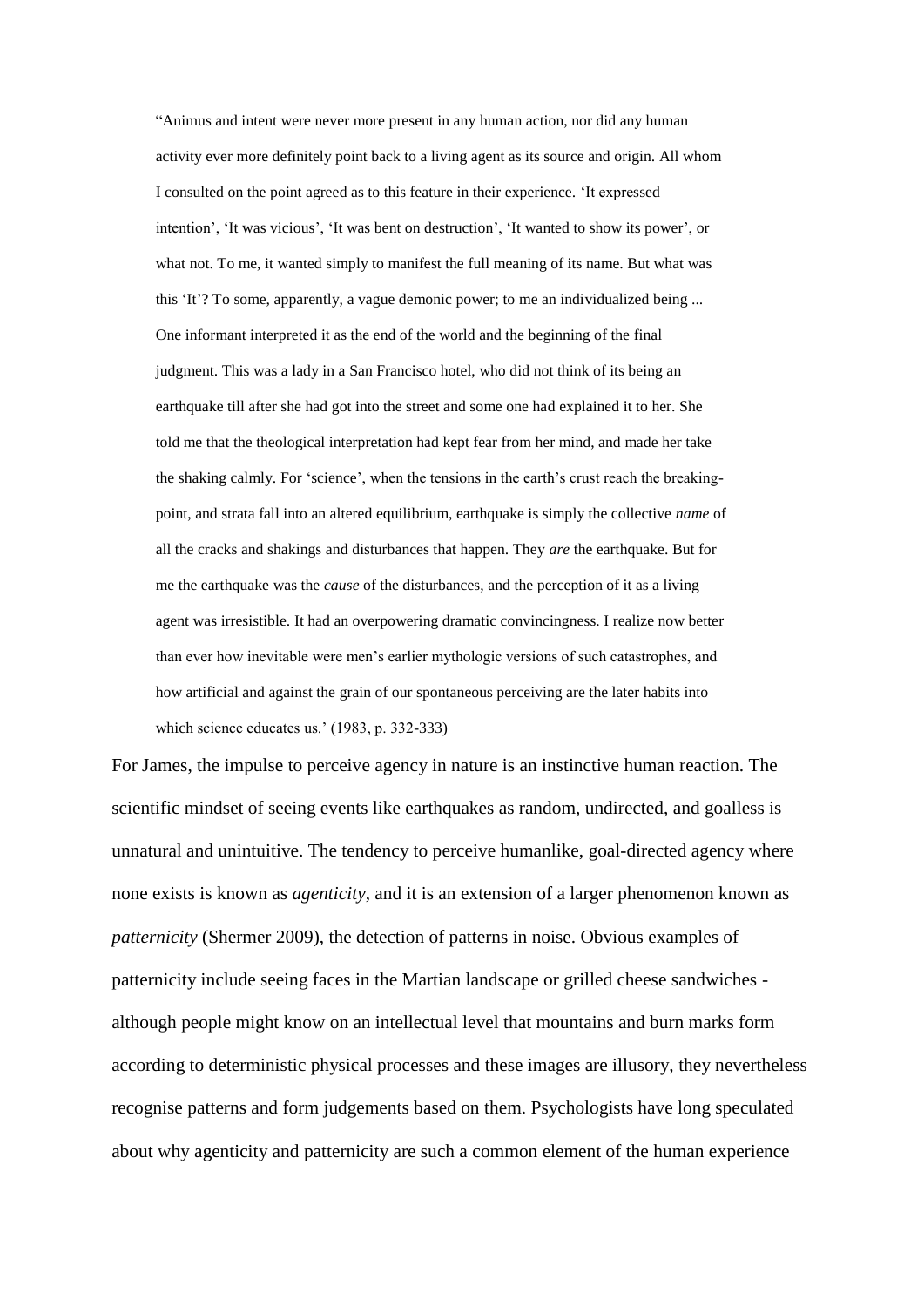(Atran & Norenzayan 2004). Some (for instance, Shermer 2009) suggest that it is an evolutionary adaptation - that people are better off making Type I errors (false positives) than Type II errors (false negatives). The cost of a false positive might be quite small (for instance, being startled by an oddly-shaped bush that looks like a predator) while the cost of a false negative might be quite high (for instance, dismissing a predator as simply an oddly-shaped bush and being caught off-guard by it). Patternicity, the reasoning goes, is therefore adaptive. The same logic can be invoked to explain our tendency toward agenticity. As Popper (1946) acknowledged, conspiracies happen very frequently on an interpersonal scale - it is not controversial to say that two or more people might conspire to bully or harass someone, or to gain an unfair advantage over others. As social animals, it pays for humans to be vigilant against conspiracies and to look out for instances of others cheating the system, colluding to gain an advantage, or otherwise violating social norms of fair play. Suspicion can be useful and rational, and the ability to perceive the same agency behind seemingly unconnected events can pay major dividends. In general, under this account, it is better to see patterns in noise than to miss real patterns. Patternicity and agenticity therefore both result from a signaldetection bias with a long evolutionary history.

#### *Compensatory control*

Whatever people's innate bias toward detecting patterns and agency might be, recent work has shown that it can be manipulated in the laboratory. In an influential series of experiments, Whitson and Galinsky (2008) demonstrated that the tendency toward patternicity can be raised or lowered by inducing a feeling of having or lacking control. People who are made to feel a lack of control over their lives are more likely to see illusory images in collections of random dots, to come up with superstitious explanations for events, and to explain ambiguous social situations by speculating about hidden conspiracies. The authors argued that this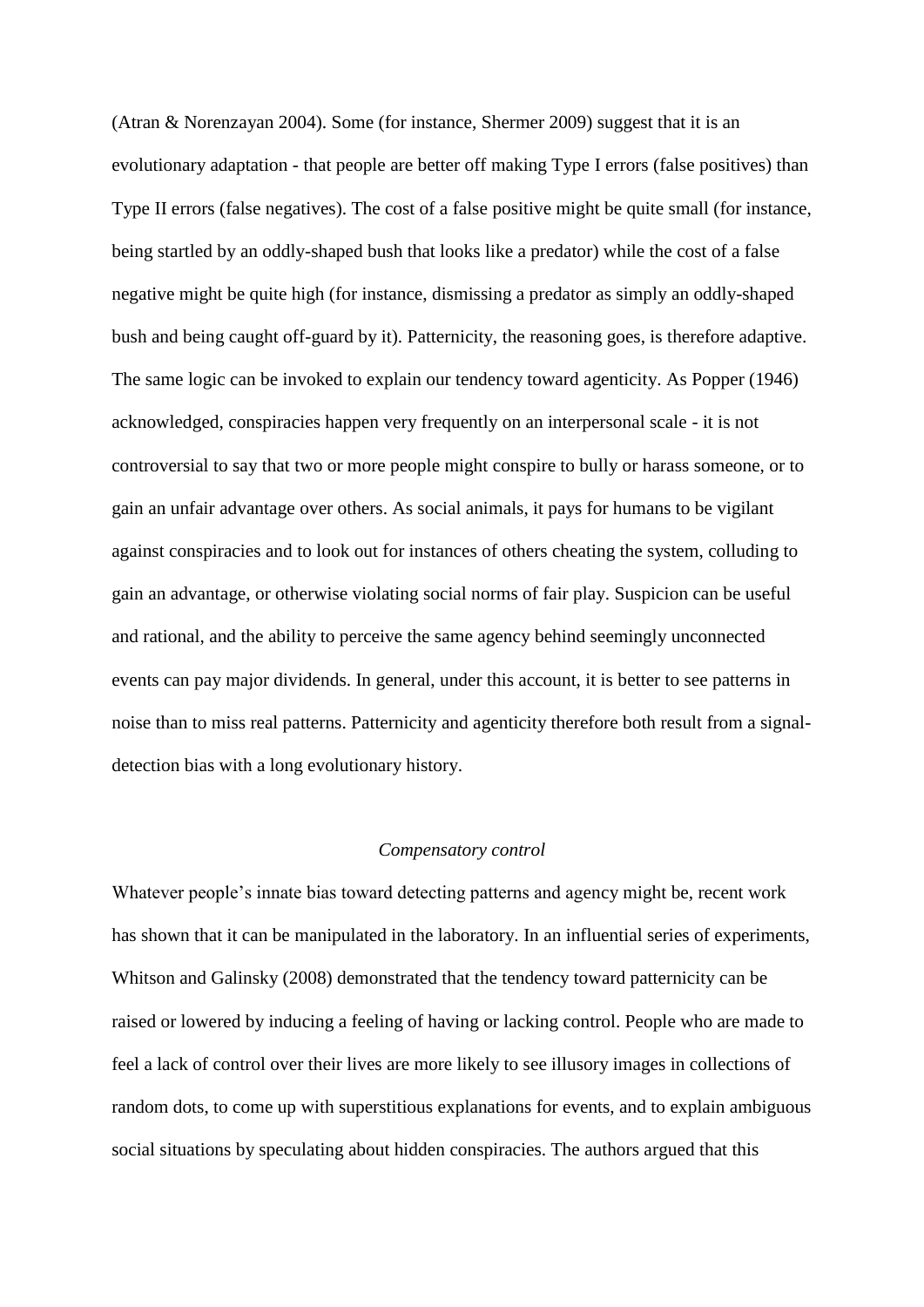induced increase in patternicity is a form of *compensatory control* (Kay, Whitson, Gaucher, & Galinsky 2009): when someone's sense of control over their life is threatened, they try to compensate for it by affirming a sense of order elsewhere. Turning to an omnipresent God, reaffirming one's belief in public institutions, affirming deeply held values, and spotting conspiracies, patterns, and superstitions all help to restore a lost sense of control by making the world seem orderly and knowable. If an earthquake is the result of tectonic plates shifting along inscrutably, there is not much that can be done about it. If instead the earthquake was caused by human agents, however powerful, perhaps they can be stopped somehow. In agreement with the compensatory control account of conspiracy theory belief, research shows that people with an external locus of control - that is, a general sense of lacking control over their own lives - are more likely than others to believe in conspiracy theories (Abalakina-Paap et al. 1999; Hamsher et al. 1968). However, as with much research on individual differences in conspiracy theory belief, the causal direction is not clear - it is possible that people might shift from a relatively internal locus of control to a relatively external one as a result of coming to believe that the world is ruled by nefarious conspiracies.

Religion also serves a compensatory control function; recent work has shown that religious conviction is boosted by events that threaten a sense of personal control (Kay et al. 2010). To continue the earthquake example, if an earthquake is the result of God's wrath, then perhaps God can be propitiated, or at least his wrath can be predicted. This would increase feelings of control and provide a palliative for a sense of external control or helplessness. Though religious belief is clearly relevant for feelings of control, the relationship is not straightforward, and seems to be moderated by a number of interacting demographic variables, as well as the type of religion in question. The 'collaborative' approach to religious belief emphasises a mutual working relationship between the believer and God, while the 'deferring' approach involves the believer relinquishing feelings of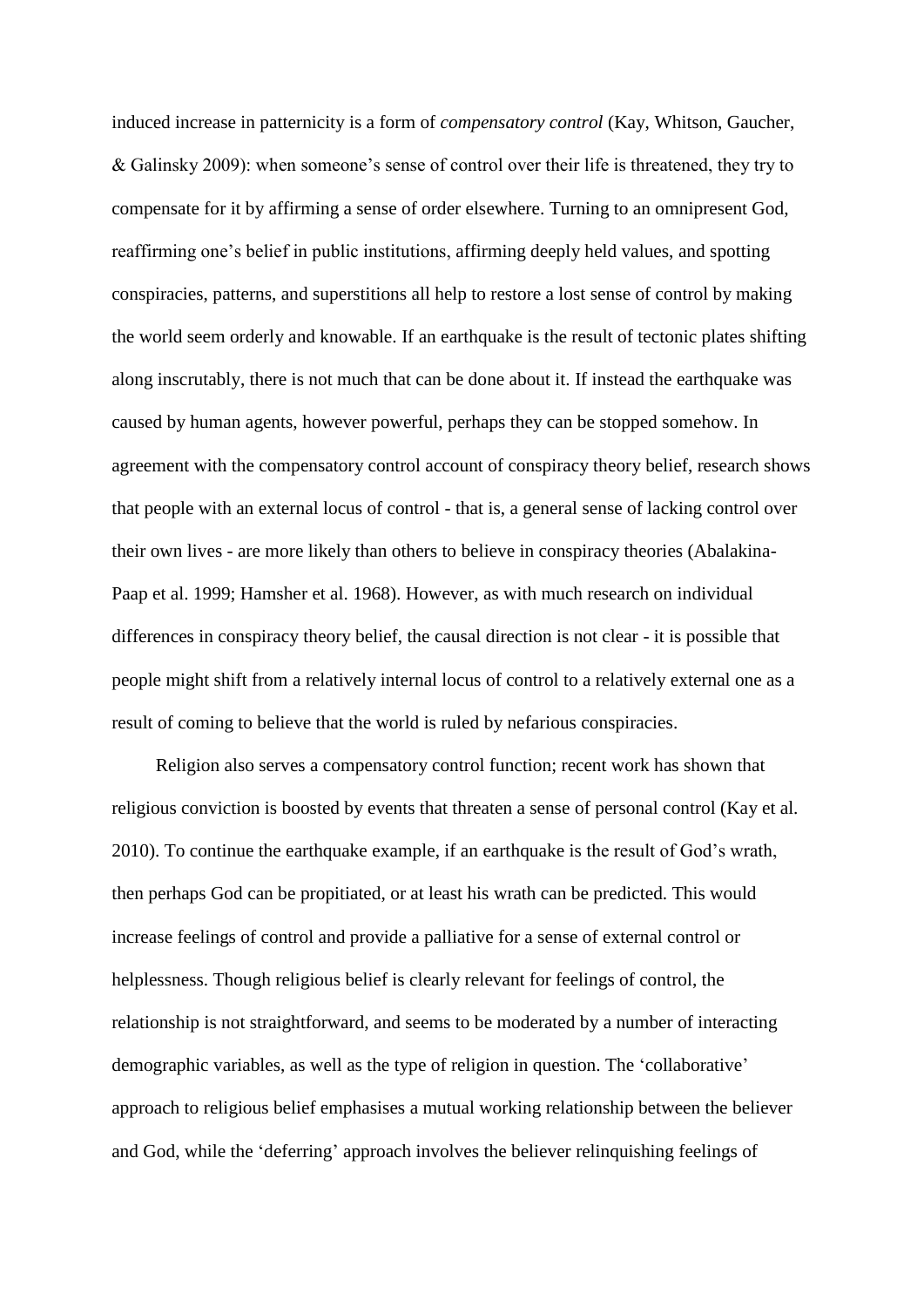personal responsibility to God entirely (Pargament et al. 1988). Finally, the 'spiritual surrender' approach involves selectively surrendering control over seemingly uncontrollable situations to God, while maintaining personal responsibility most of the time. This third approach is positively associated with feelings of control (Cole & Pargament 1999; Fiori et al. 2006), and internal control is particularly associated with religious belief among older adults (Fiori et al. 2006).

In general, then, compensatory control processes provide a palliative function for a feeling of lacking control by affirming the existence of powerful external forces that transcend the self. We have seen that these external forces can include both conspiracies and supernatural beings. However, one particularly well-studied form of compensatory control involves an external force that is less nebulous, mysterious, or mystical than those reviewed above. *System justification* describes the tendency to affirm the values of the social system one is a part of, be it religious, economic, or political. System justification is a general psychological tendency, but paradoxically, it is particularly pronounced among people who belong to disadvantaged groups. Women, the poor, and ethnic minorities tend to display stronger system justification motives than men, the rich or the middle class, and ethnic majorities (for a review, see Jost & Banaji 2004). In this way, the system justification motive acts as a counterweight to the motive to improve one's own lot in life, or to advocate for the advancement of one's own social group.

Research into the cognitive correlates of system justification (Jost et al. 2013) indicates that it shares many of its social-psychological motives with religiosity. Both religion and system justification make people happier with social conditions that are largely out of their control, and more religious people tend to be more conservative and authoritarian (Leak & Randall 1995), and to believe more strongly in a just world (Rubin & Peplau 1975). Some systems of religious belief and some conspiracy theories can be seen as methods of system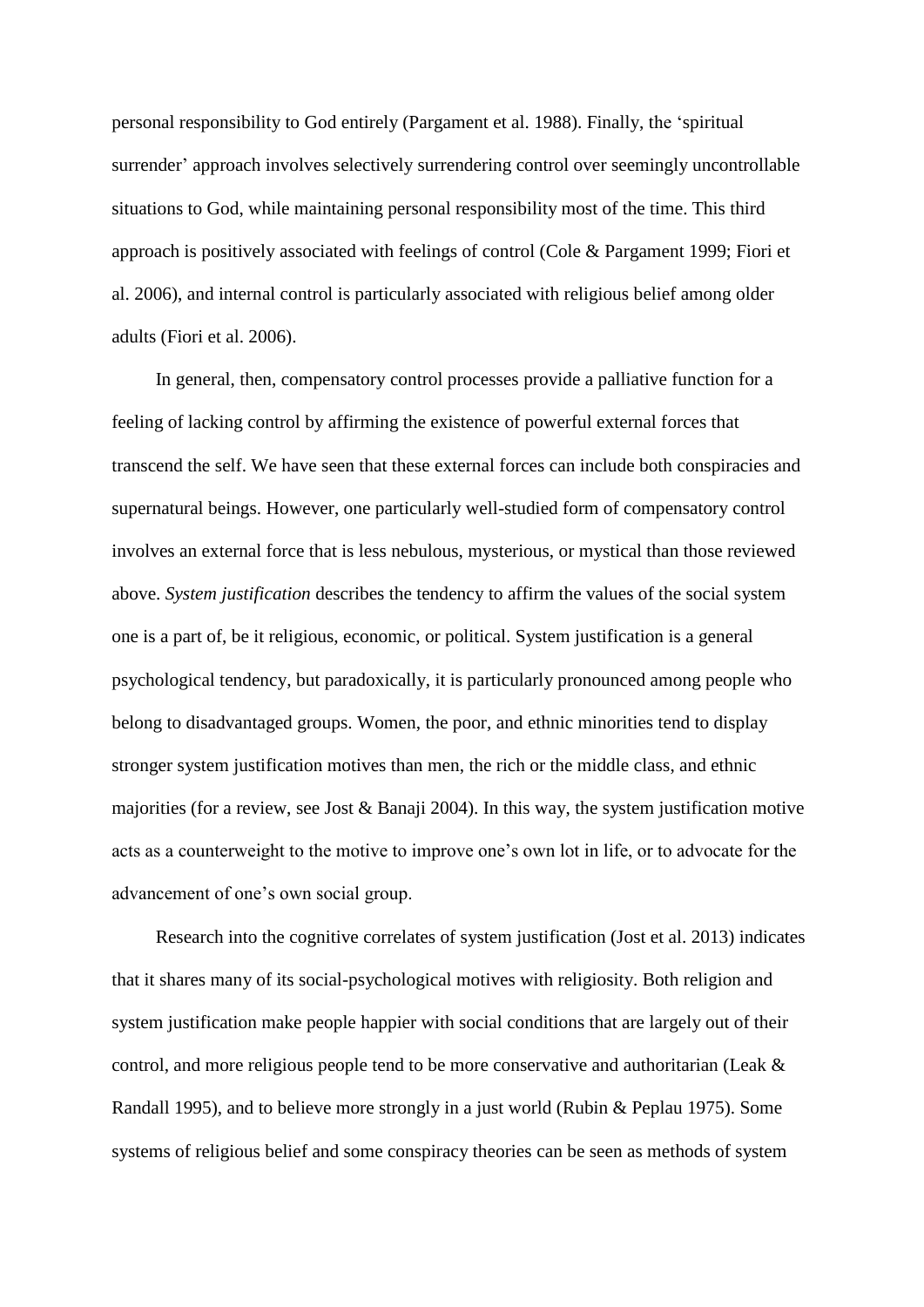justification, as part of a larger drive toward compensatory control. Conspiracy theories about global warming are a prime example of this: the system justification motive increases resistance to the scientific consensus on climate change (Douglas & Sutton 2015; Feygina, Jost, & Goldsmith 2010). That is not the whole story of conspiracy theories, of course, nor is religion simply a way of justifying the systems around us. That much is abundantly clear, both from the conspiracy theories that provide a counter-narrative to larger social systems which are seen as rotten, unfair, and morally bankrupt (Sapountzis & Condor 2013), and from systems of religious practice such as liberation theology.

The above explanations make some degree of intuitive sense, but some caution is warranted. While the moderating role of compensatory control in pattern recognition has been confirmed by a recent meta-analysis (Landau, Kay, & Whitson 2015), it is not unequivocally clear that beliefs in conspiracy theories are best understood as an expression of patternicity. Recent research has shown no evidence of a correlation between belief in conspiracy theories and the tendency to perceive intentional patterns in sequences of coin flips (Dieguez, Wagner-Egger, & Gauvrit 2015).

#### *Reasoning ability and cognitive style*

An important individual difference variable linked to patternicity and agenticity is the ability to engage in probabilistic reasoning. When presented with a set of events, someone might see their conjunction as a coincidence, or they might interpret it as evidence of a causal connection. Just as compensatory control changes how people distinguish order from randomness, their capacity for probabilistic reasoning influences how they judge whether something is coincidental. A classic example of this is thinking about someone and then immediately receiving a telephone call from them. This is a very common experience, and is often ascribed to paranormal causes (Schmidt, Erath, Ivanova, & Wallach 2009). Likewise, a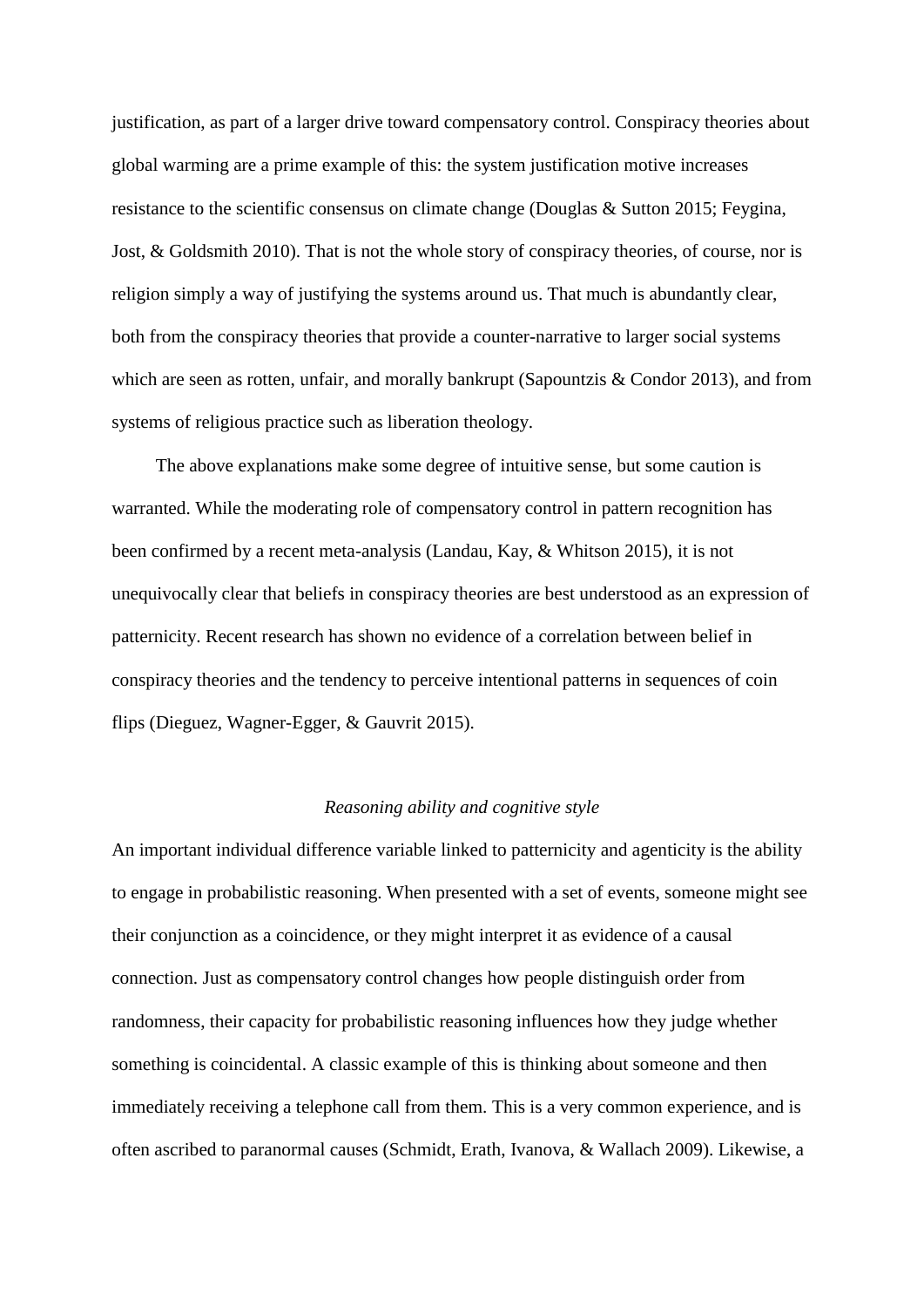particular pattern of stock trading before a terrorist attack might be seen as either business as usual or as evidence of stock market manipulation based on foreknowledge of the attack. Evidence from psychological studies suggests that performance on probabilistic reasoning tasks is negatively correlated with beliefs in conspiracy theories (Brotherton & French 2014), and that general reasoning ability is negatively correlated with religiosity (Hergovich & Arendasy 2005). Under this explanation, then, some people tend to systematically underestimate the chance of random events occurring in conjunction with one another - for instance, they find it extremely unlikely that they would happen to receive a phone call from someone just after thinking about them, when it might in fact be moderately likely. These people then attribute those coincidental events to a common cause, which is often supernatural or conspiratorial in nature, leading to increased paranormal, superstitious, or conspiracy beliefs.

If this is so, it would match a great deal of primary sources on the process by which producers of conspiracy theories come up with new explanations for events. Conspiracist luminaries like Alex Jones, Jim Marrs, David Icke, and any number of Youtube superstars speak of connecting the dots, and of seeing the links between supposedly separate pieces of information that bring them all together into a cohesive whole (Brotherton 2015). Psychologists refer to this big-picture style of thinking as *holistic*. Holistic thinking is concerned with the interrelationships between the various elements of something, seeing the bigger picture rather than the individual components of it. The complement of holistic thinking is *analytic* thinking, which is concerned with careful examination and consideration of the individual parts of a larger whole. While everyone engages in both holistic and analytic thinking, people tend to favour one or the other to varying extents, and this can have profound effects on the ways in which people think about the world. People who think more analytically in general tend to be more skeptical of conspiracy theories, and inducing analytic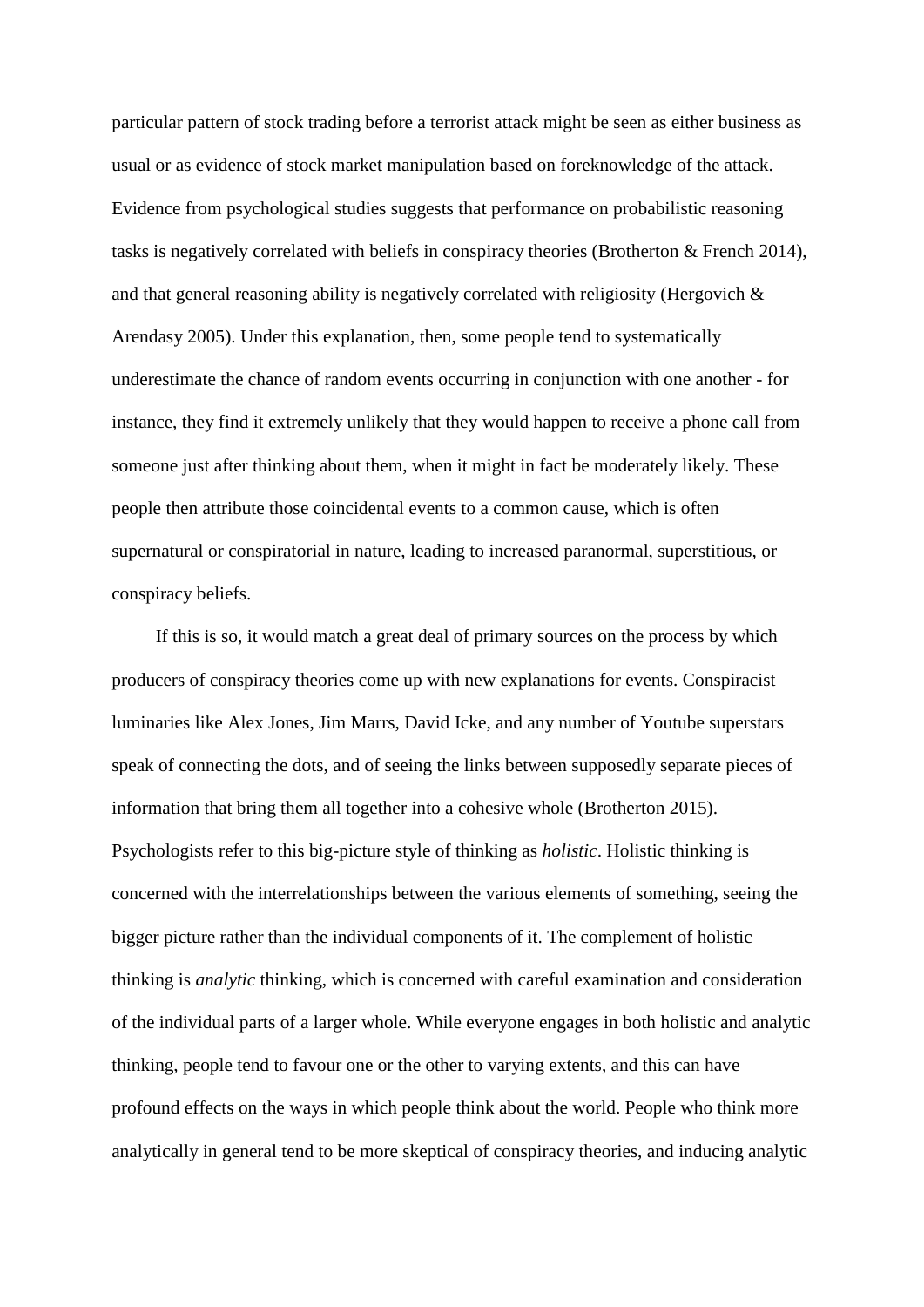thinking in a laboratory setting can reduce belief in conspiracy theories as well (Swami, Voracek, Stieger, Tran, & Furnham 2014). Similarly, many investigations have linked holistic thinking with religious belief (Pennycook, Shane, Barr, Koehler, & Fugelsang 2013): just as conspiracy thinking can be attenuated by analytic thinking, so too can religious belief (Gervais & Norenzayan 2012). With its sensitivity to context, tendency to take a broad view of matters, and sometime disregard contradictory details (also viewable in belief in conspiracy theories; Wood, Douglas, & Sutton 2012; Irwin, Dagnall, & Drinkwater 2015), it makes sense that holistic cognition would be associated with abnormal, transcendent, or paranormal beliefs.

In line with this general characterisation, holistic thinkers tend to be higher in trait schizotypy (Wolfradt *et al.*1999). Schizotypy is a continuum of everyday psychological experience that ranges from normality to psychosis, and everyone is located somewhere along it. While people lower in schizotypy are likely to be relatively conventional, people on the higher range of the schizotypal spectrum are more likely to have anomalous (paranormal or religious) experiences and to believe unusual things, like conspiracy theories or unconventional spiritualities (Barron et al. 2014; Bruder et al. 2013; Dagnall et al. 2014; Darwin, Neave, & Holmes 2011). In general, then, there is abundant evidence that both conspiracy theory belief and religious belief are fostered by a particular set of cognitive and perceptual characteristics.

#### *Belief in a just world*

Conspiracy theory belief may also be fostered by people's perceptions of the justness of the world around them. According to the *Just World Hypothesis* in psychology (Lerner 1980; Lerner & Lerner 1981) people have a strong motivation to view the world as just, orderly, safe, and predictable. People are uncomfortable believing that the world is random and that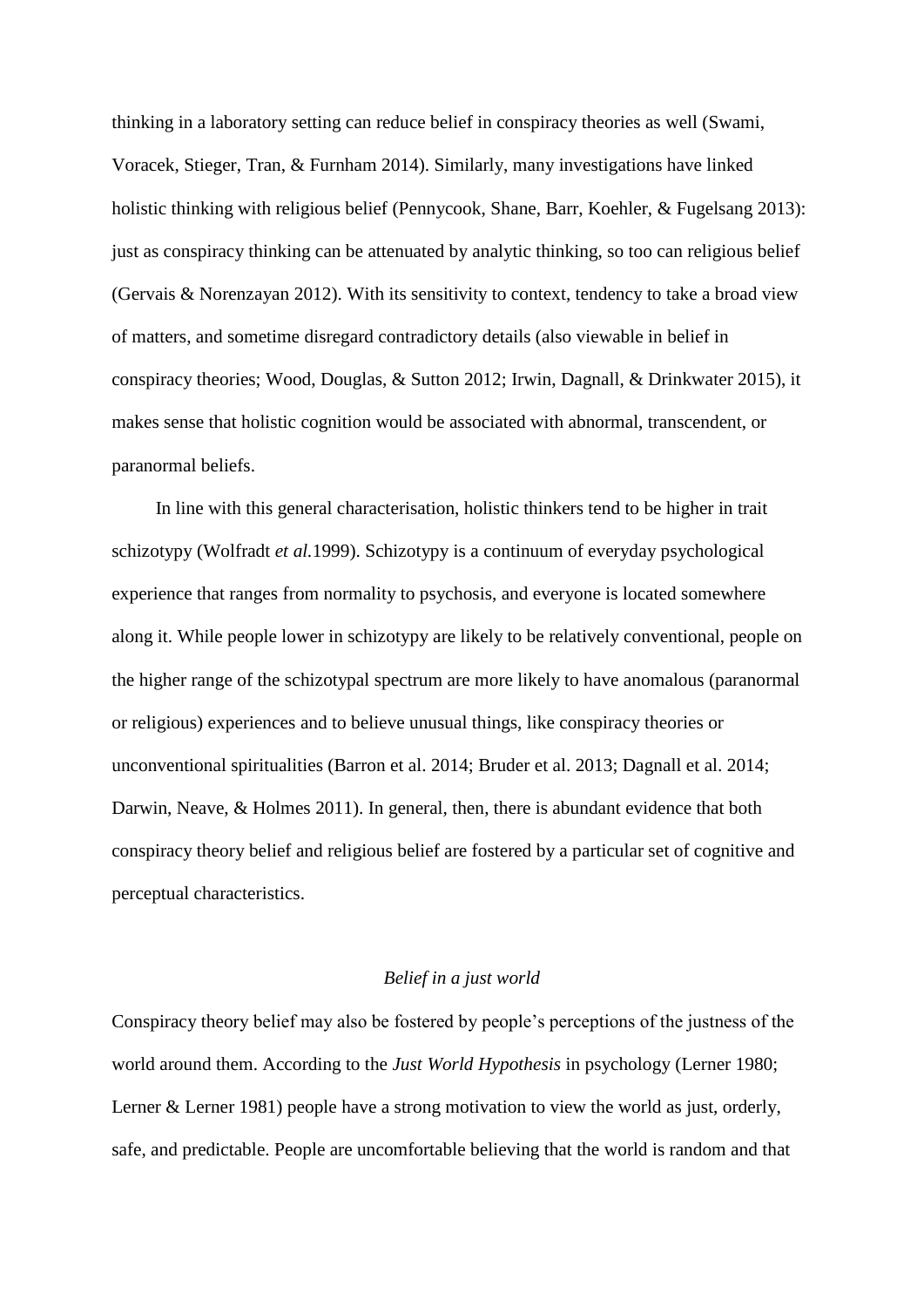bad things happen for no reason at all. In a just world, people get what they deserve and deserve what they get. According to Lerner, there are important reasons why people hold this belief. To make plans and achieve their goals, people need to feel that their actions will have predictable outcomes. They also need to believe that the actions of others will lead to similarly predictable outcomes. Therefore if someone suffers in a just world, it is quite likely that they deserved it. By convincing themselves that the world is just, people will therefore derogate victims of rape, murder and other injustices because in a just world, these things would not happen unless the victims were responsible in some way (Callan, Ellard & Nicol 2006; Dalbert 2009; Sutton et al. 2008; Testé & Perrin 2013). Just world beliefs feature prominently in morality tales that people have grown up with, where good is rewarded and evildoers get their just deserts. The belief in a just world is therefore constantly reinforced.

This belief is a common feature of many religious doctrines. For example, in Buddhism and Hinduism, the concept of 'karma' holds that the actions of an individual influence the future of that individual. So, if people do good deeds they will be rewarded in life, but their bad actions may return to haunt them. Indeed in Hinduism, a person's status (caste) in life is assumed to be the result of their virtues or sins from a previous existence. In Christianity, people are judged for their deeds on earth once they have died and come to face their god. Further, the belief that an all-powerful god orders the world both encourages and supports just world beliefs. It is easier to explain that something bad happened to a person because they were a 'sinner' than to try to explain it in other ways. In empirical support of the link between belief in a just world and religious belief, Rubin and Peplau (1975) found that people who have a tendency to believe in a just world also tend to be more religious.

The belief in a just world would, however, appear to be at odds with belief in conspiracy theories. In a just world, why would secret powers be able to get away with their misdeeds when they ought to be punished? On the contrary, recent research suggests that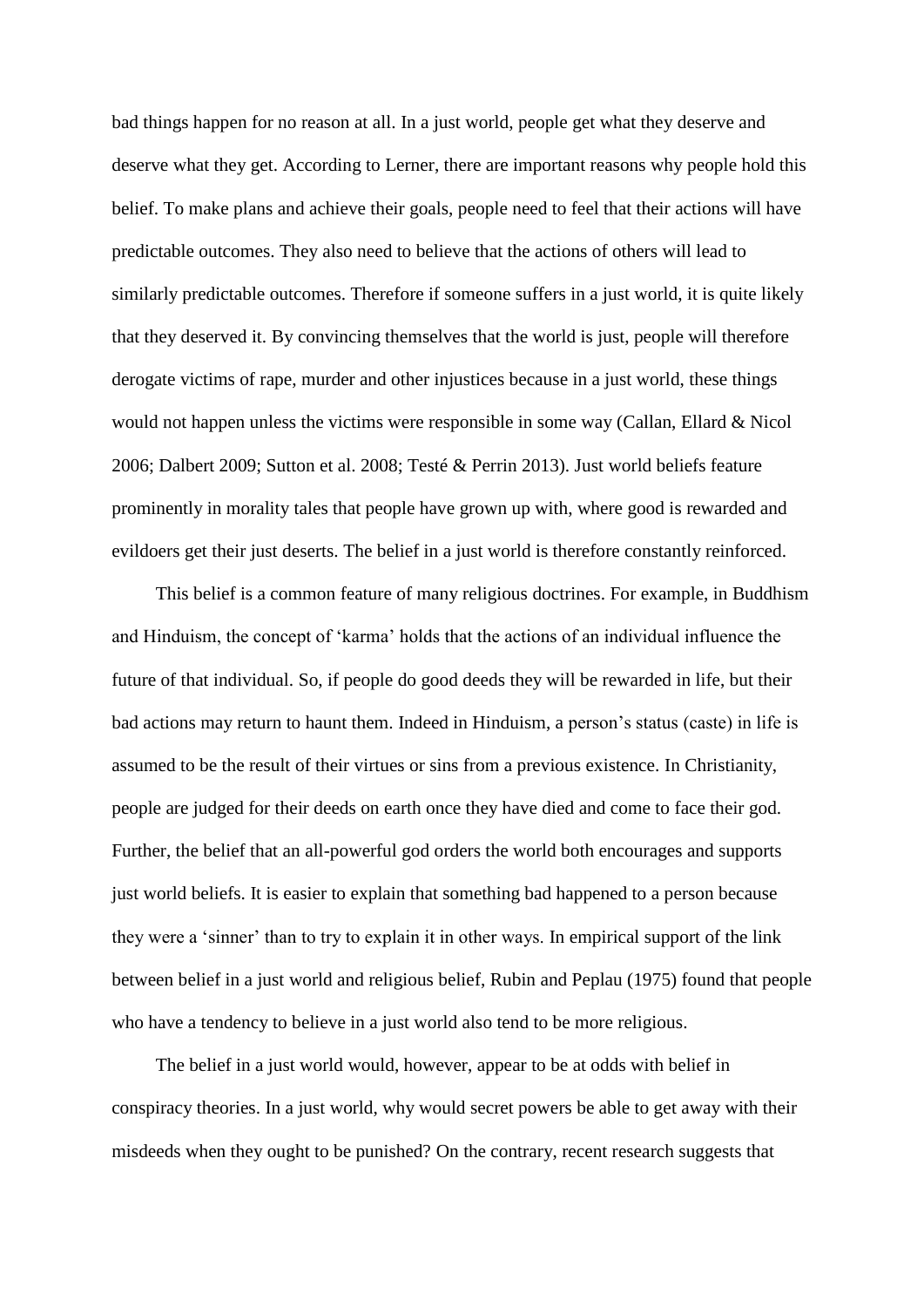conspiracy beliefs may actually serve to justify the status quo (Jolley, Douglas & Sutton, in preparation). By attributing negative actions to a small group of malevolent individuals, the perception that society, as a whole, is fair (operationalised in this research by the related concept of system justification; Jost & Banaji 1994), can be upheld. Research is needed to establish the precise role of just world belief in this process, but it is likely that the fundamental need to see the world as just would be associated with conspiracy beliefs that depict negative events in society as the responsibility of malicious and unjust groups rather than the justness of the world itself.

Just world beliefs may also influence what people do as a result of exposure to conspiracy theories. For example, Jolley and Douglas (2014a,b) have shown that conspiracy theories lead people to be more apathetic in several domains. Specifically, exposure to conspiracy theories leads to lower intentions to vote, vaccinate, and take action to reduce one's carbon footprint. Rubin and Peplau (1975) showed that believers in a just world, like believers in conspiracy theories, tend to feel less of a need to engage in activities to change society or alleviate the plight of social victims. It may therefore be the case that conspiracy belief and just world belief are closely tied together and determine what people care to do about societal problems. It is also possible to link these ideas to religious belief. That is, if people believe that a god will fix the ills of society, then they do not have to do anything themselves and can remain indifferent to attempts to establish justice. Ironically, therefore, both belief in a just world and conspiracy belief may take the place of commitment to justice and may even impede justice.

#### *Thematic parallels and concordant worldviews*

The parallels between religion and conspiracy theories go beyond the psychological explanations that have been deployed to account for them. Conspiracy theories sometimes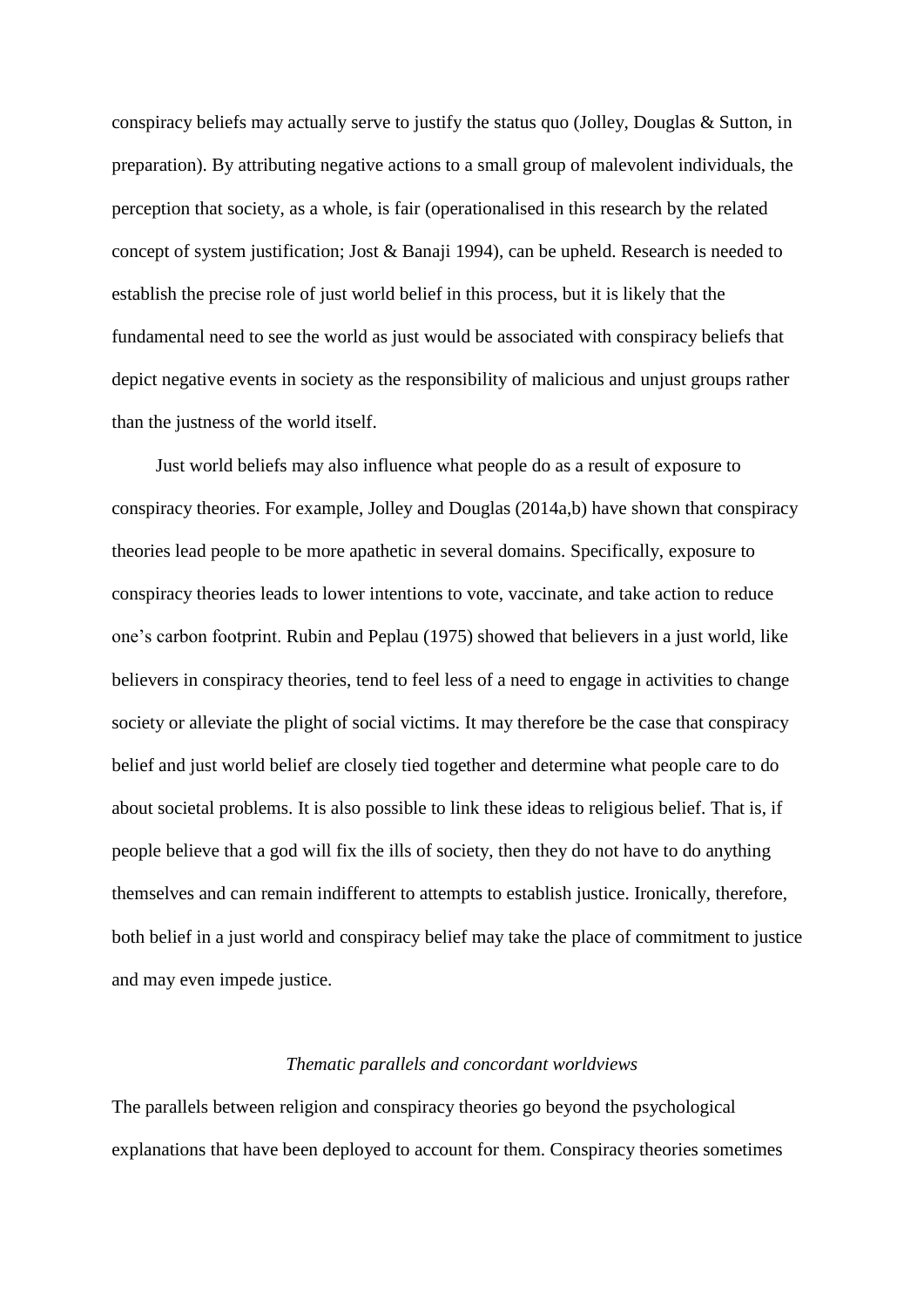have a strong religious component, and some religious beliefs are explicitly conspiracist in nature. Thematic parallels are unsurprising, but psychologically important. Like any idea, a conspiracy theory is more likely to be accepted when it fits into an established worldview, or when it otherwise agrees with what we already believe. Devout Christians are likely to reject *Da Vinci Code* type conspiracy theories about the early Catholic church tampering with the Biblical canon, while people who are less traditionally religious and more aligned with New Age spirituality find these theories considerably more plausible (Newheiser et al. 2011). Given that religious beliefs lend themselves well to the development of broad worldviews, it is unsurprising that many successful conspiracy theories build upon a foundation of religious belief, or draw upon religious symbolism in more subtle ways.

For instance, in the United States, Evangelical Christian beliefs about the End Times frequently incorporate a global government as a vehicle for the rise of the Antichrist (Barkun 2013; Patterson 1998). Evangelical concern about a Satanic global government usurping the powers of individual nation-states was historically associated with anti-communist activism, as global communism was thought to be the ultimate instrument of the Antichrist's plan for world domination. Since the end of the Cold War, evangelical concern about global government has shifted from an explicitly anti-Soviet mentality to more general fears about the so-called 'New World Order,' and has given rise to organised political opposition to barcodes, RFID chips, and national identification numbers as potential 'Marks of the Beast' (Sullivan 2012). The spread of evangelical New World Order theories has been aided by popular Christian films and TV series which incorporate conspiratorial themes and imagery in their portrayal of the apocalypse. An instructive example is the book and film series *Left Behind* (LaHaye & Jenkins 1995), which merges John Birch-style anti-Soviet paranoia with post-Cold War worries about a leftist New World Order. For LaHaye and Jenkins, the Satanic global government will be a politically correct New Age empire known as the 'Global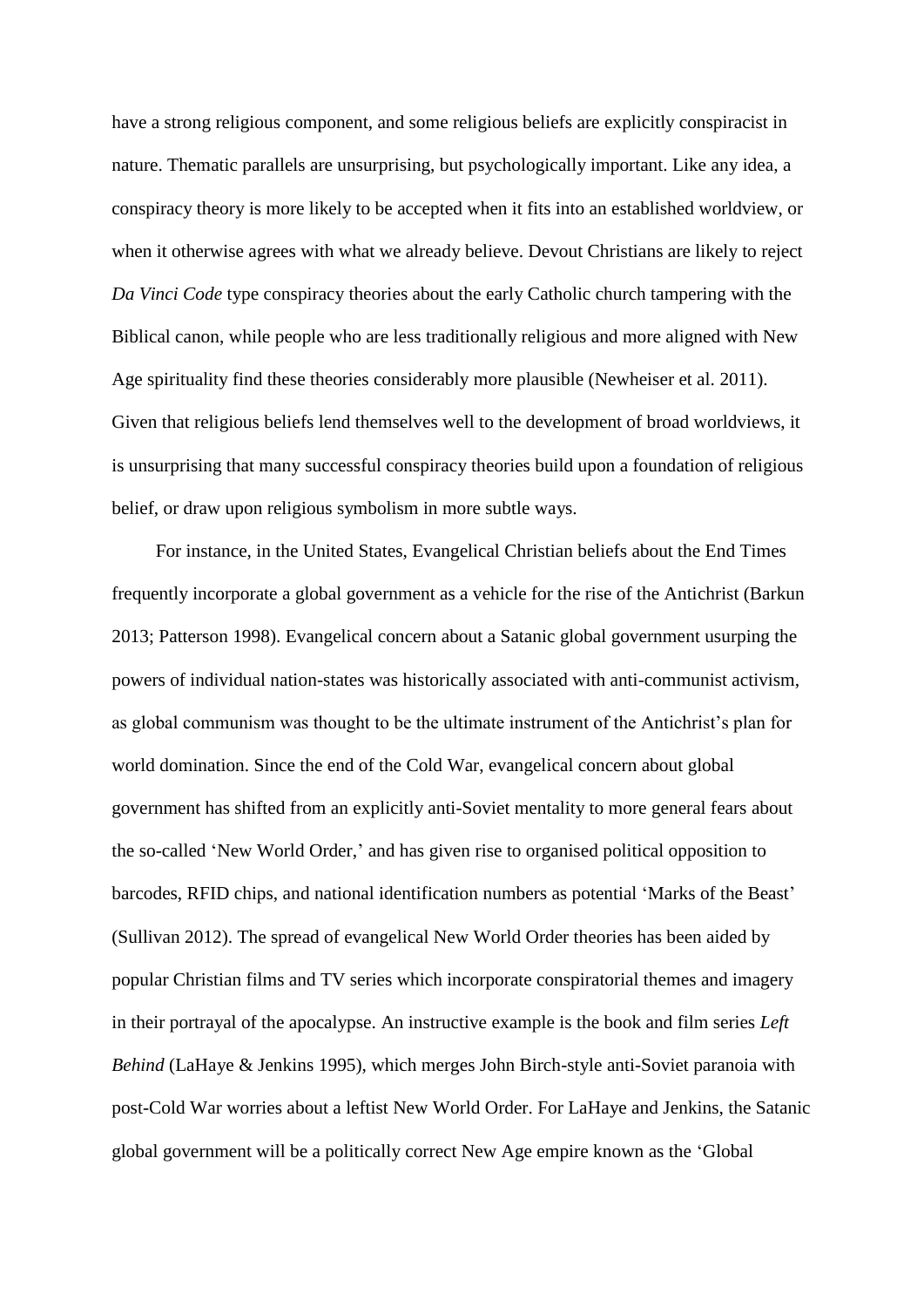Community.' Echoing the debt owed by mid-century American eschatological thought to the writings of the John Birch Society (and rather anachronistically, for a series set at the turn of the millennium), it will be brought about by a financial conspiracy masterminded by an analogue of John D. Rockefeller. Tellingly, the series retains the Cold War-era evangelical orthodoxy that the End Times will start with a failed Russian attempt at invading Israel.

Many conspiracy theories which do not incorporate overt religious content nevertheless show their intellectual debt to particular religious or mythological ideas. 'Superconspiracies' - conspiracy worldviews which incorporate many individual theories into a larger plot (Barkun 2013) - are often tinged with a sense of urgency, under the reasoning that the conspirators' plan is finally coming to fruition and that they will soon unleash their ultimate plan for world domination. Conspiracy media figures such as Alex Jones constantly warn of the impending victory of the conspirators (Jones 2015), and explicitly apocalyptic theories like those about the Nibiru cataclysm (Reyes & Smith 2014) are entirely concerned with the idea of an oncoming apocalypse. While David Icke is widely known for his thesis that the world is run by shape-shifting reptilian beings from another dimension, less well-known is his interpretation of the Abrahamic creation myth, in which humanity and Earth existed in a state of balance and harmony before the interference of evil reptiles caused a catastrophic fall from grace (Icke 2012). For Icke, rather than a garden, paradise was an implausible celestial configuration in which Earth orbited Saturn, which was a second sun at the time; rather than humanity being exiled from Eden for its sins, the interference of the reptilians (who arrived in the solar system in their spacecraft, the hollow Moon) resulted in Earth being thrown about in a game of celestial billiards (cf. Sagan 1979) until it came to rest in its current orbit. Now, the adversary waits in the shadows, but very soon it will unmask itself and seize power using a genocidal, communistic world government.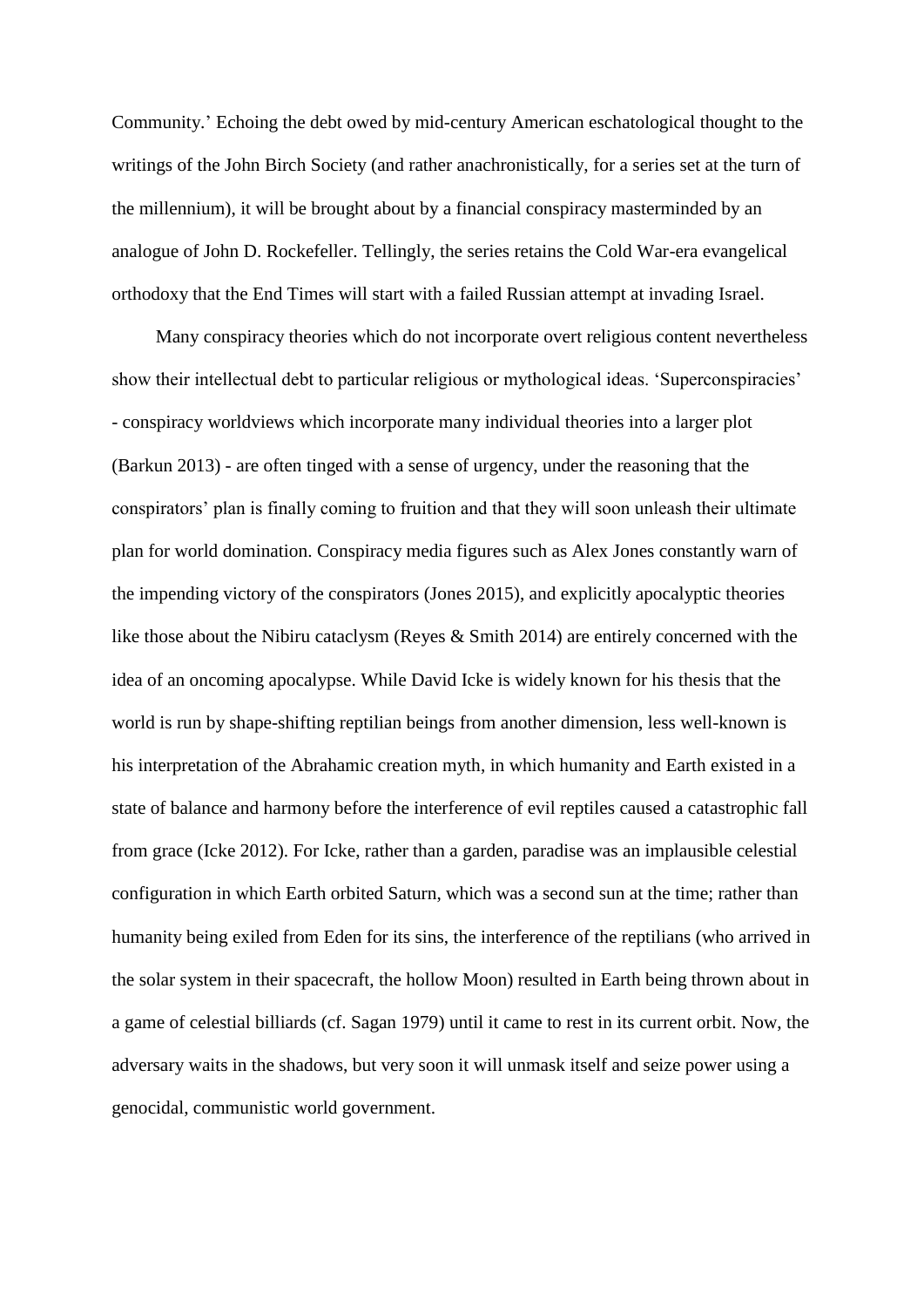Putting aside the considerable influences from other sources (both the esoteric, like Immanuel Velikovsky's ideas of planetary-scale catastrophism and Erich von Daniken's ancient astronaut theories, and the popular, like Icke's ongoing references to the *Matrix*  trilogy and the influence of *Star Wars* in his assertion that the Moon is actually an evil space station; Icke 2013), Icke's mythos is immediately understandable as a new twist on a very old story. It diverges considerably from Christian orthodoxy, but there are clear parallels: an Edenic existence was destroyed by the influence of a reptilian outsider who then lurks in the shadows, biding its time and causing chaos. Icke's eschatology also borrows heavily from the more conventional New World Order theories espoused by American evangelical Christians (cf. Robertson 2013). For those with a background rooted in western Christian culture, the material is familiar, yet different enough to stand out as memorable.

#### *Minimal counterintuitiveness*

An important concept in the cognitive science of religion is that of minimal counterintuitiveness, or MCI (Boyer 1994). If something is MCI, it is easier to remember than something that is entirely intuitive or maximally counterintuitive (for a critical review, see Purzycki & Willard 2015). Something is classified as MCI if it violates one or two deep ontological intuitions about the fundamental properties of the basic category of objects it belongs to, such as ANIMAL, TOOL, PLANT, or PERSON (Barrett 2008). For instance, a very basic intuition about plants - one thought to be more or less innate - is that they do not possess the capacity for speech. As such, a singing tree would be MCI because it violates the "no speech" property of the PLANT category. Further violations of deep intuitions may render the object maximally counterintuitive - for instance, if the tree not only sings, but also does calculus, eats hamburgers, and can turn invisible, its counterintuitiveness is no longer minimal. A related concept, and one that is easy to conflate with MCI, is counter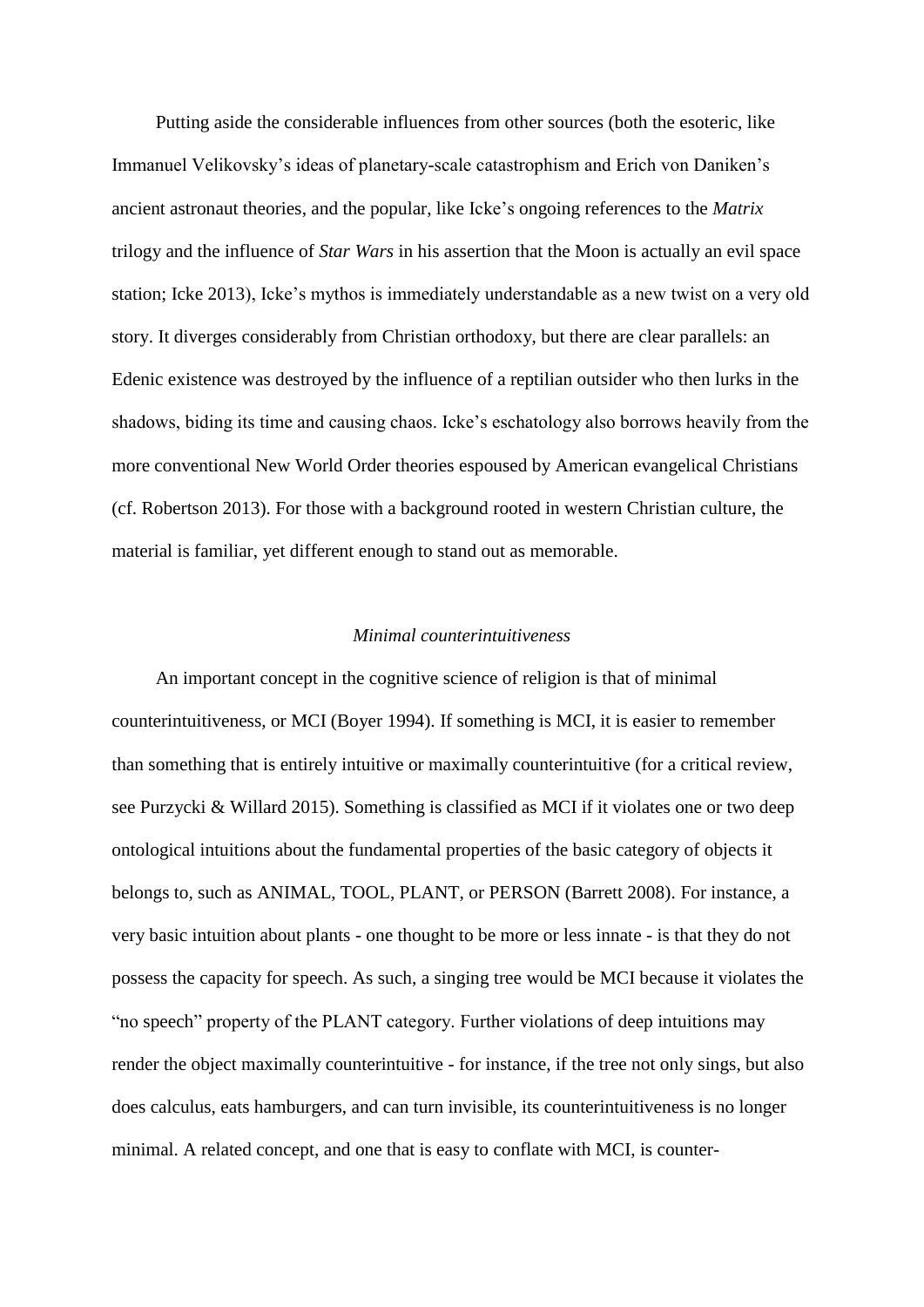schematicity. Something can be classified as counter-schematic if it does not violate deep ontological intuitions about a basic object category, but instead violates relatively shallow cultural or learned expectations about the category it belongs to. A dog with scales would be counter-schematic because we know that dogs are furry rather than scaly, but it would not be MCI because it does not violate our most basic intuitions about the ANIMAL category (that animals move around on their own, cannot pass through solid objects, etc.).

Minimal counterintuitiveness and counter-schematicity are important concepts here because of their relevance to the memorability and spread of religious narratives and other cultural artefacts. A number of researchers (e.g. Atran & Norenzayan, 2004) have argued that many figures in religious narratives, such as gods, spirits, and saints, are MCI. A ghost, for instance, can be thought of as an MCI variation on the PERSON category (as it breaches the assumption of corporeality). Much work in the cognitive science of religion concerns the finding that MCI concepts are easier to remember than fully intuitive, maximally counterintuitive, or simply counter-schematic ones; this has been proposed as a possible reason for the spread and persistence of many religious beliefs (Boyer 1994; Sperber 1996). This memory effect has also been deployed to account for the popularity of conspiracy theories. In particular, Franks et al. (2013) proposed that all conspiracy theories are at least minimally counterintuitive. Specifically, the suspected conspirators are seen as unusually, perhaps supernaturally competent within a certain domain. For Franks et al., the success of a conspiracy theory is a function of its minimal counterintuitiveness. However, it is unclear whether conspiracy theories are generally MCI in the sense that they violate basic ontological assumptions about fundamental categories of objects in the world (like a tree that can sing), or are simply counter-schematic, in the sense that they violate our expectations but do not run counter to very deep assumptions about the nature of basic object categories (like a scaly dog, or, indeed, a scaly human).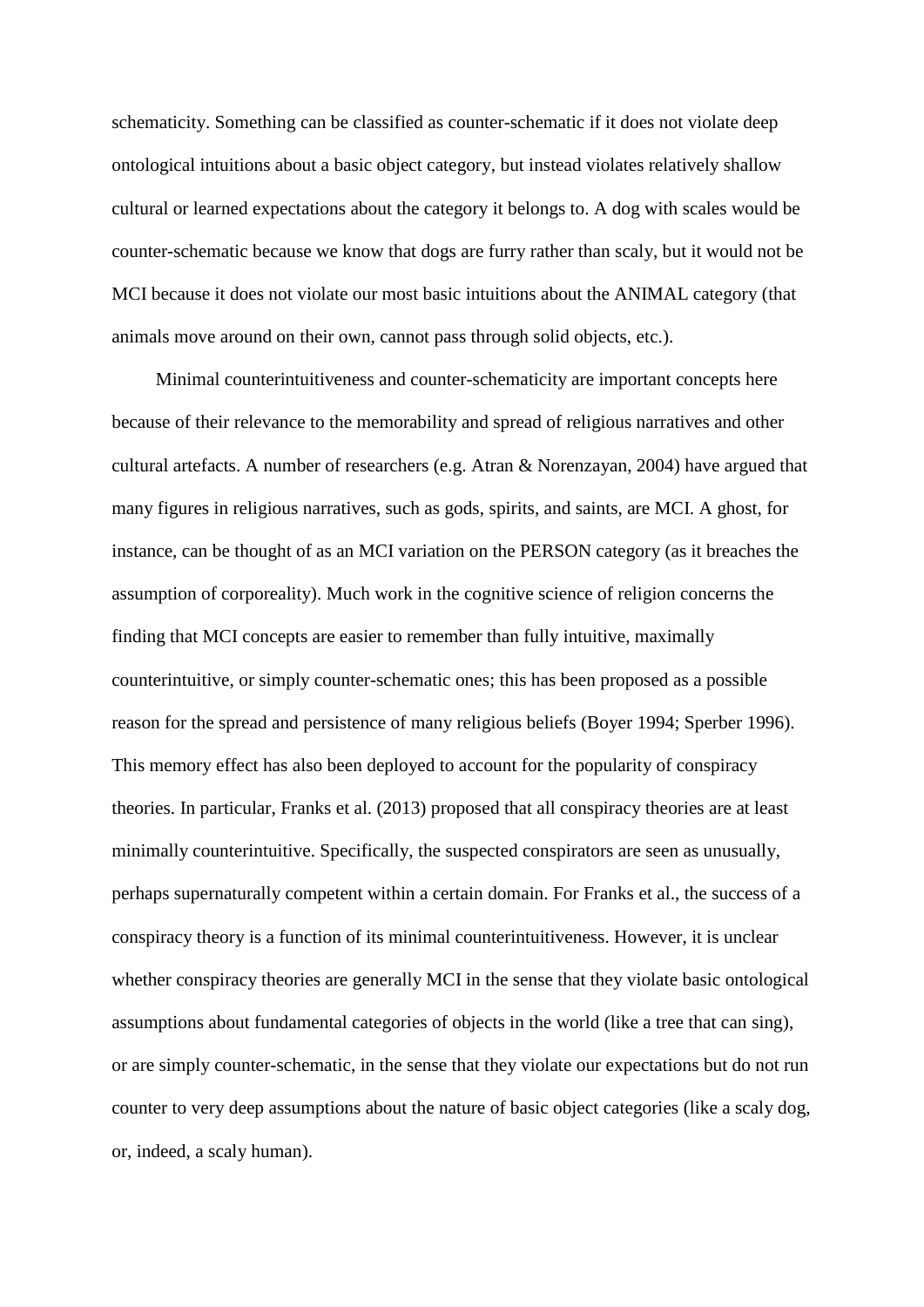Ultimately, the difference between an MCI concept and a counter-schematic concept may be one of degree (Purzycki & Willard 2015). While there seems to be a memory advantage for MCI over counter-schematic concepts (Johnson et al. 2010), Purzycki (2010, 2011) demonstrated that concepts that are at once MCI and counter-schematic are more memorable than concepts that are only one or neither, and that counter-schematic concepts tend to be perceived as funnier than MCI ones. In the current Western context, conspiracy theories are almost invariably counter-schematic; they generally present themselves in opposition to a dominant system of belief that is actually a pawn of the conspirators, and lend themselves to a provocatively different worldview from what is in the mainstream (Wood et al. 2012, 2013). While a conspiracy theory garners the most agreement when it is generally in line with someone's broader belief systems (Newheiser et al. 2011), a divergence from mainstream worldviews generally adds something counter-schematic. For instance, the existence of a world-controlling conspiracy is not far removed from the already largely invisible deliberations of elected governments and diplomats. Likewise, many conspiracy theories posit secretive, advanced technologies that are many decades ahead of current public understanding (Begich 1995) - weather control and other science-fiction weaponry are certainly counter-schematic when applied to real life.

There is much work still to be done in this area. Even in the context of religion, where the MCI concept originates, it is not clear to what extent the increased memorability of MCI concepts translates into increased transmission or spread (Purzycki & Willard, 2015). More specifically, it is not clear to what degree conspiracy theories tend to be intuitive, maximally counterintuitive, MCI, counter-schematic, or some combination. While Franks et al. (2013) are certainly correct that conspiring agents are sometimes ascribed supernatural or nearsupernatural powers, it is not clear that this is always or even usually the case, or that when it does happen that it constitutes an MCI property rather than a simply counter-schematic one.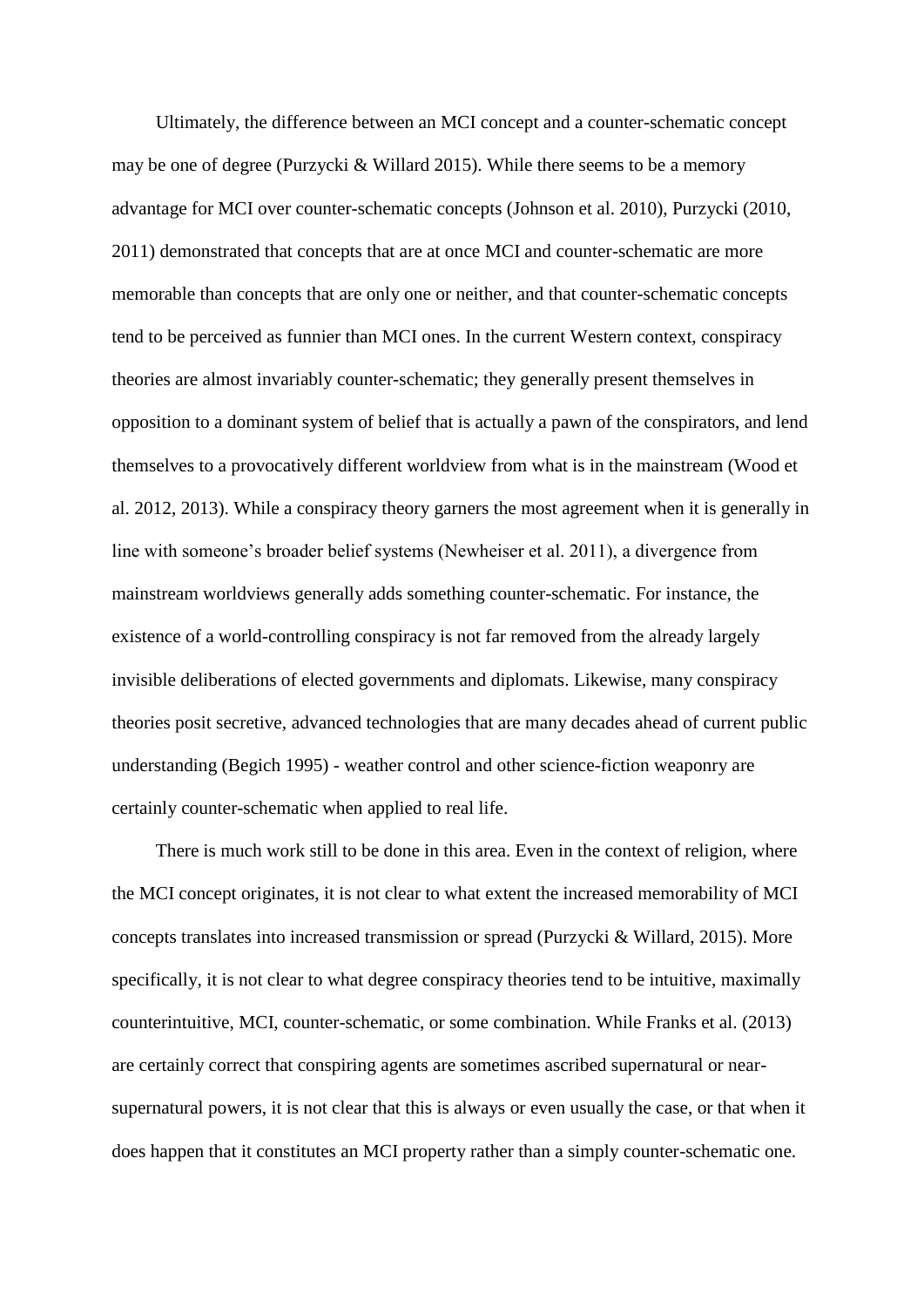Moreover, Franks et al. (2013) gave the example of David Icke's shape-shifting reptilian aliens as a *maximally* counterintuitive concept, but they may be one of the few examples of genuinely *minimally* counterintuitive conspirators, as they are essentially humans with one or two major breaches of the PERSON category (noncorporeality or the ability to take on different physical forms, depending on which revision of Icke's lizard thesis is at issue) and several counter-schematic properties (extreme malevolence, extraterrestrial origin, technological advancement, and scaliness).

#### *The social dimension of belief*

Finally, we turn from the content of beliefs to the functions they serve. In an incisive exploration of the parallels between conspiracy theories and religious beliefs, Franks et al. (2013) highlighted one aspect in which the two diverge considerably: the role of social interaction and community. While both conspiracy theories and religious beliefs have a clear social dimension, the communitarian aspects of religion are much more salient. Religious practices, particularly attendance, are associated with greater social connectedness and better health outcomes (George, Ellison, & Larson 2002). Conspiracy theories might mobilise a group or motivate them to collective action over some perceived injustice, but they do not, in general, provide a clear social structure around which communities are built. There is no research as yet on the relationship between conspiracy belief and social connectedness, but very few conspiracy theories have a codified system of ritual or practice that would necessitate community participation and foster social connectedness in the same way that systems of religious belief and practice do. Moreover, while religiosity is generally positively associated with civic participation and prosocial behaviour (Smidt 1999; though see Schwadel 2005), belief in (or at least exposure to) conspiracy theories seems to show the opposite effect (Jolley & Douglas 2014a,b).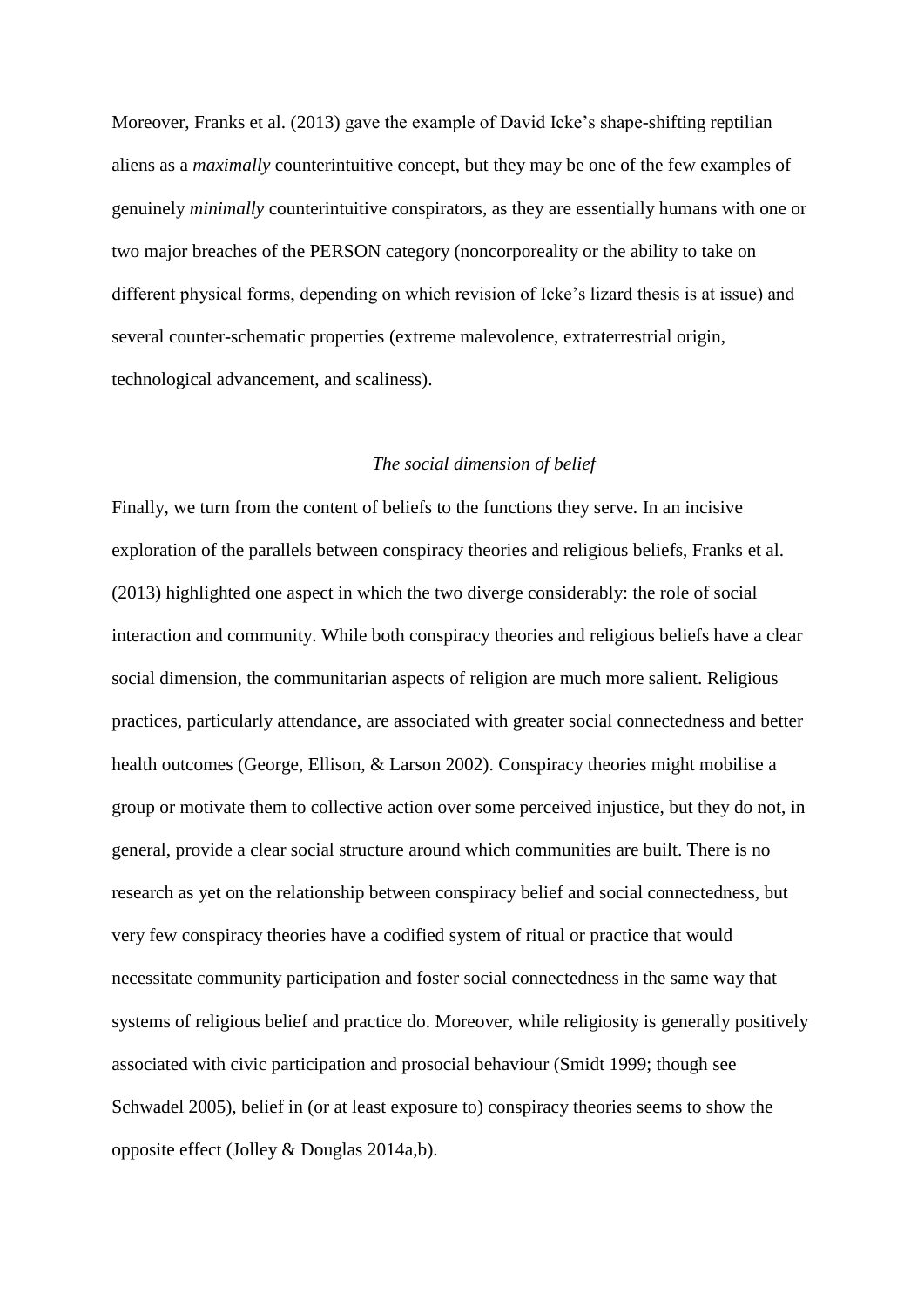#### *Conclusion*

This chapter has reviewed several lines of evidence which indicate an isomorphism between conspiracy theories and religious beliefs. Their psychological antecedents are similar: they can both help to restore a lost sense of control in various ways, and are both associated with holistic thinking and schizotypy rather than analytic thinking and probabilistic reasoning. Both conspiracy theories and religious beliefs can serve to impose order upon the world in broad strokes, providing a context that resolves troubling ambiguity and gives meaning to things that might otherwise seem disconnected and meaningless in isolation. On the cultural side, the conspiracist and religious worldviews draw upon one another, with conspiracy theories informing emerging religious doctrines and religious mythology providing a source of raw material for conspiracist speculation. Yet conspiracy theories and religious beliefs tend to diverge on key points: they may appear to have opposite relationships with the idea that the world is just, and have a very different social dimension - while social cohesion and shared ritual are a primary feature of religious belief systems, the same cannot be said of most conspiracy theories. In general, from a psychological perspective, similar motivations underlie both conspiracy belief and religious belief, and there are overlaps in the content and style of both belief systems, but they are different enough not to be psychologically interchangeable.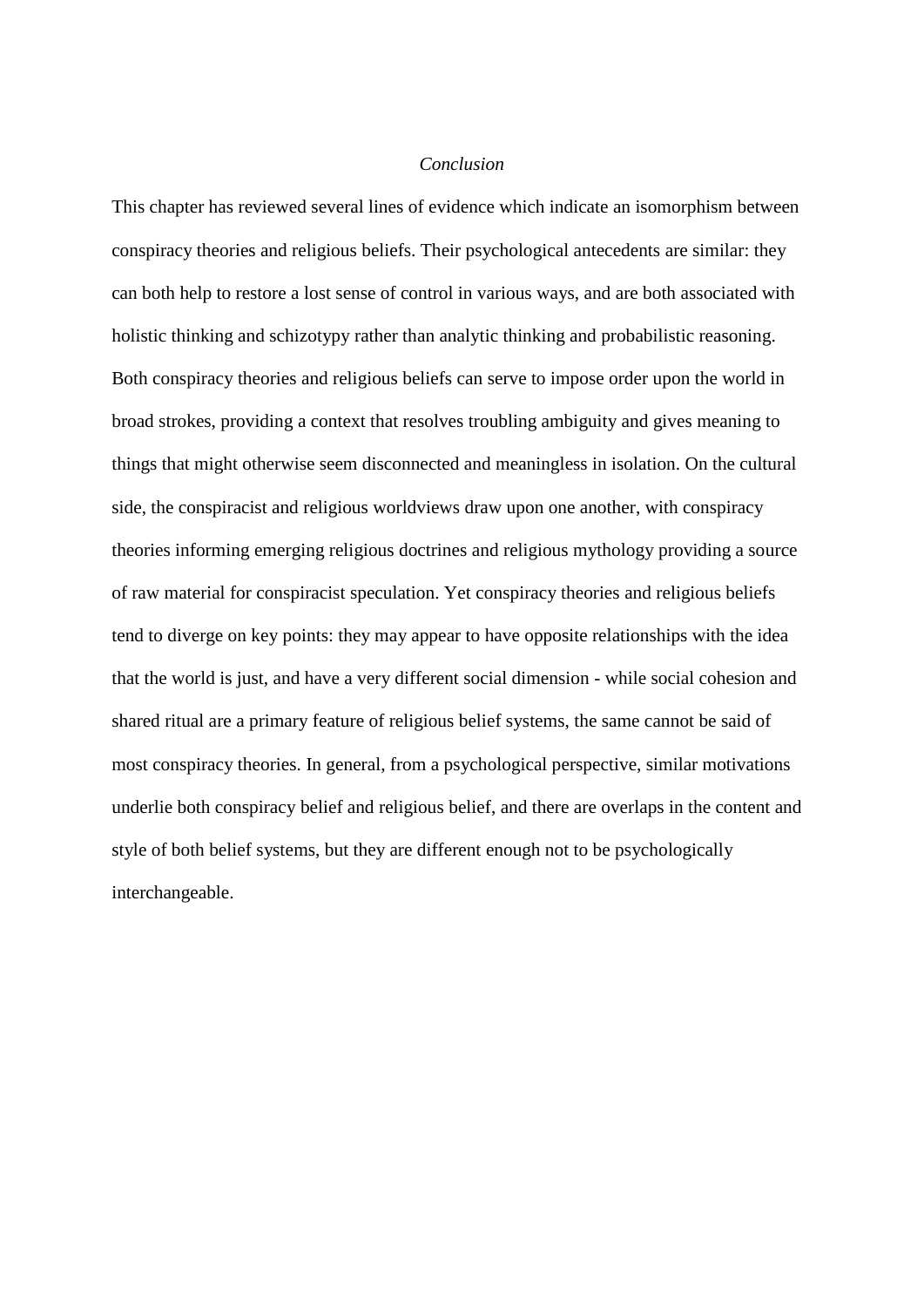#### References

- Abalakina-Paap, Marina., Stephan, Walter.G., Craig, Traci, & Gregory, W. Larry. 1999. "Beliefs in conspiracies." *Political Psychology*, 20:3, 637-647.
- Atran, Scott, & Norenzayan, Ara. 2004. "Religion's evolutionary landscape: Counterintuition, commitment, compassion, communion." *Behavioral and Brain Sciences*, 27:6, 713-730.
- Barkun, Michael. 2013. *A Culture of Conspiracy: Apocalyptic Visions in Contemporary America*. Oakland, CA: University of California Press.
- Barron, David, Morgan, Kevin, Towell, Tony, Altemeyer, Boris, & Swami, Viren. 2014. "Associations between schizotypy and belief in conspiracist ideation." *Personality and Individual Differences*, 70, 156-159.
- Boyer, Pascal. 1994. *The naturalness of religious ideas*. Oakland, CA: University of California Press.
- Brotherton, Robert & French, Christopher C. 2014. "Belief in conspiracy theories and susceptibility to the conjunction fallacy." *Applied Cognitive Psychology*, 28:2, 238-248.
- Brotherton, Robert. 2015. *Suspicious Minds: Why We Believe Conspiracy Theories.* New York: Bloomsbury.
- Bruder, Martin, Haffke, Peter, Neave, Nick, Nouripanah, Nina, & Imhoff, Roland. 2013. "Measuring individual differences in generic beliefs in conspiracy theories across cultures: Conspiracy Mentality Questionnaire." *Frontiers in Psychology*, 4:225.
- Coady, David. (Ed.). 2006. *Conspiracy Theories: The Philosophical Debate*. Aldershot, UK: Ashgate Publishing.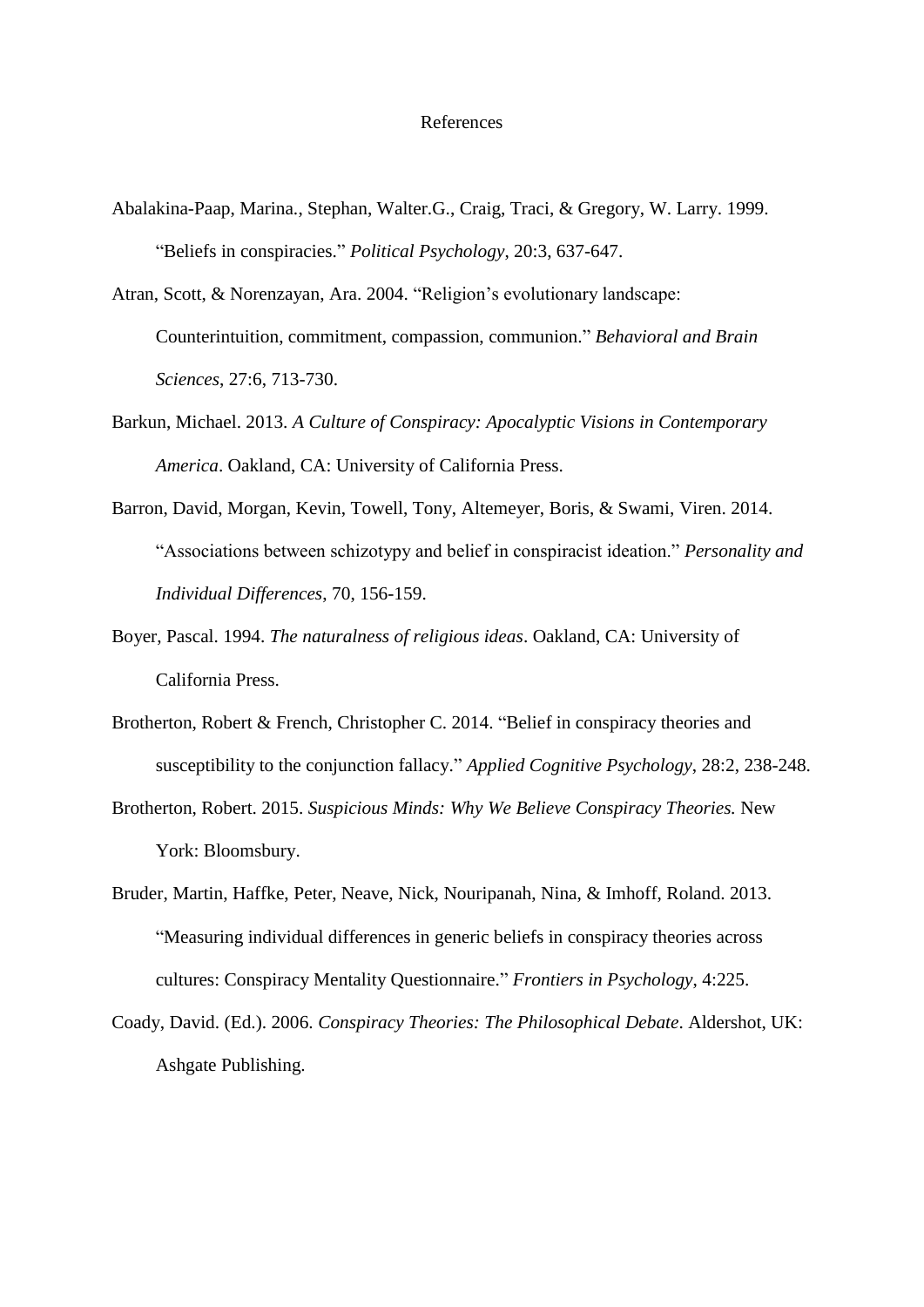- Dagnall, Neil, Drinkwater, Kenneth, Parker, Andrew, Denovan, Andrew, & Parton, Megan. 2015. "Conspiracy theory and cognitive style: a worldview." *Frontiers in Psychology*, 6:206.
- Dalbert, Claudia. 2009. "Belief in a just world." In M. R. Leary and R. H. Hoyle, eds, *Handbook of Individual Differences in Social Behavior* (pp. 288-297). New York: Guilford Publications.
- Darwin, Hannah, Neave, Nick, & Holmes, Joni. 2011. "Belief in conspiracy theories. The role of paranormal belief, paranoid ideation and schizotypy." *Personality and Individual Differences*, 50:8, 1289-1293.
- Dieguez, Sebastian, Wagner-Egger, Pascal, & Gauvrit, Nicolas. 2015. "Nothing happens by accident, or does it? A low prior for randomness does not explain belief in conspiracy theories." *Psychological Science*, 26:11, 1762-1770.
- Douglas, Karen M., & Sutton, Robbie M. 2015. "Climate change: Why the conspiracy theories are dangerous." *Bulletin of the Atomic Scientists,* 71:2*,* 98-106*.*
- Douglas, Karen M., Sutton, Robbie M., Callan, Mitchell J., Dawtry, Rael J., & Harvey, Annelie J. 2016. "Someone is pulling the strings: Hypersensitive agency detection and belief in conspiracy theories." *Thinking and Reasoning,* 22*,* 57-77.
- Dwyer, Devin. 2011, March 18. "Divine retribution? Japan quake, tsunami resurface God debate." *ABC News*. At http://abcnews.go.com/Politics/japan-earthquake-tsunamidivine-retribution-natural-disaster-religious/story?id=13167670
- Feygina, Irina, Jost, John T., & Goldsmith, Rachel E. 2010. "System justification, the denial of global warming, and the possibility of 'system-sanctioned change'". *Personality and Social Psychology Bulletin*, 36:3, 326-338.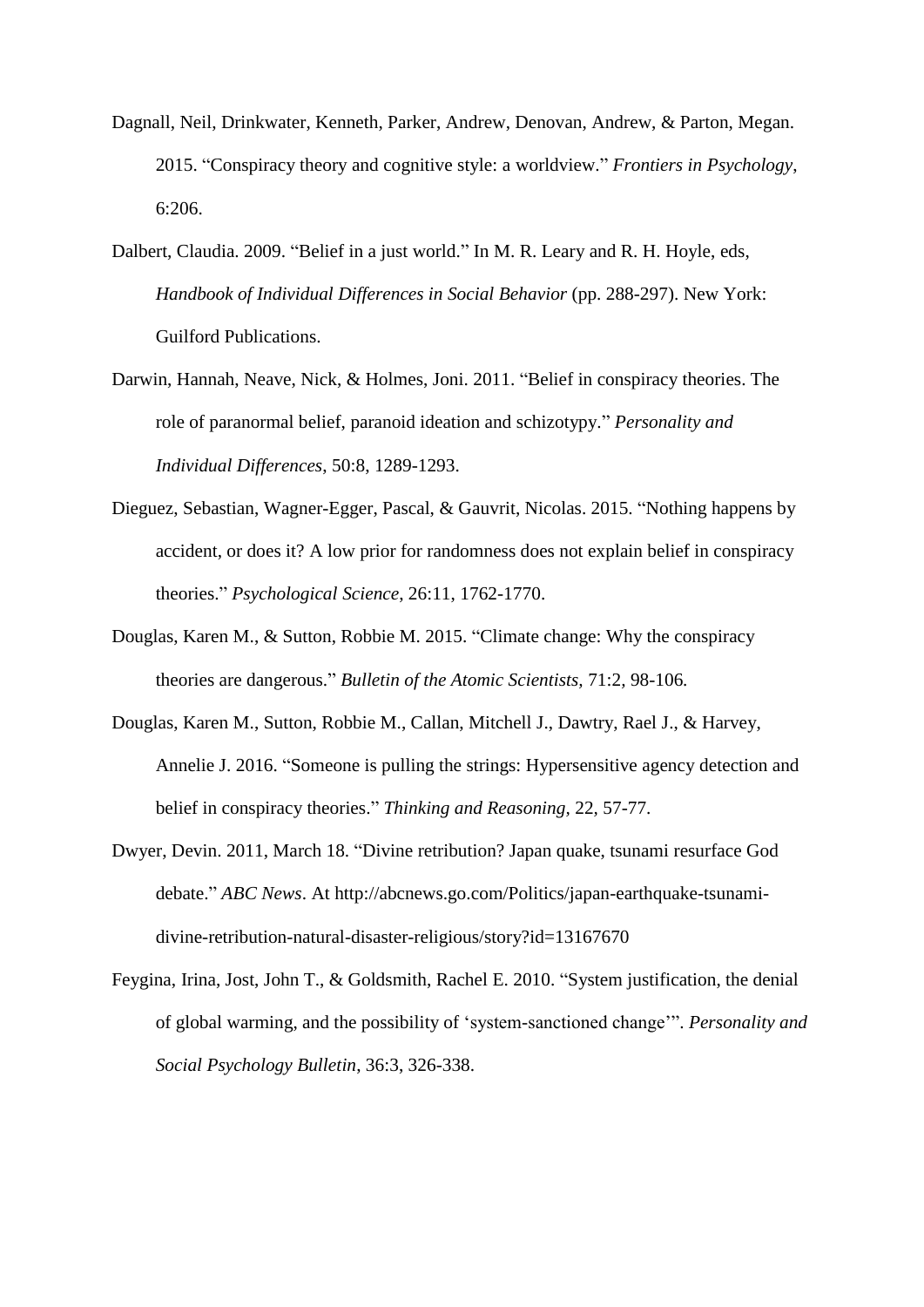- Franks, Bradley, Bangerter, Adrian, & Bauer, Martin W. 2013. "Conspiracy theories as quasi-religious mentality: an integrated account from cognitive science, social representations theory, and frame theory." *Frontiers in Psychology*, 4:424.
- George, Linda K., Ellison, Christopher G., & Larson, David B. 2002. "Explaining the relationships between religious involvement and health." *Psychological Inquiry: An International Journal for the Advancement of Psychological Theory*, 13:3, 190-200.
- Hamsher, J. Herbert, Geller, Jesse D., & Rotter, Julian B. 1968. "Interpersonal trust, internalexternal control, and the Warren Commission report." *Journal of Personality and Social Psychology*, 9:3, 210-215.
- Hergovich, Andreas, & Arendasy, Martin. 2005. "Critical thinking ability and belief in the paranormal." *Personality and Individual Differences*, 38:8, 1805-1812.
- Huff, Ethan A. 2011, June 10. "New NASA research points to possible HAARP connection in Japan earthquake, tsunami." *Natural News*. At http://www.naturalnews.com/032670\_Fukushima\_HAARP.html
- Icke, David. 2012. *Remember Who You Are: Remember Where You Are and Where You Come From.* London: David Icke Books.
- Icke, David. 2013. *The Perception Deception*. London: David Icke Books.
- Irwin, Harvey J., Dagnall, Neil, & Drinkwater, Kenneth. 2015. "Belief inconsistency in conspiracy theorists." *Comprehensive Psychology*, 4:19.
- James, William. 1983. "On some mental effects of the earthquake." In *Psychological Essays* (pp. 331-340). Cambridge, MA: Harvard University Press.
- Jolley, Dan, & Douglas, Karen M. 2014a. "The effects of anti-vaccine conspiracy theories on vaccination intentions." *PLoS ONE,* 9:2, e89177.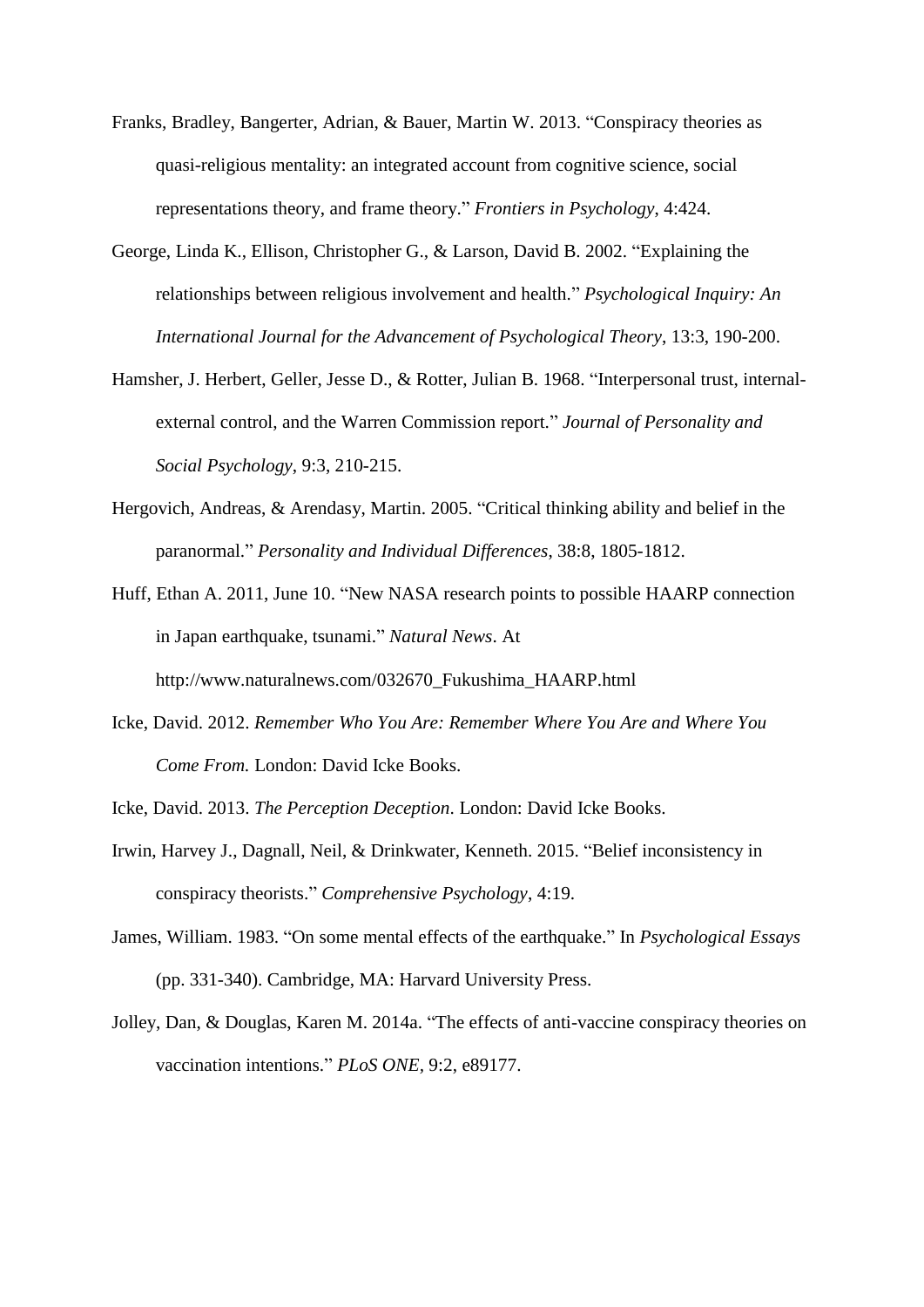- Jolley, Dan, & Douglas, Karen M. 2014b. "The social consequences of conspiracism: Exposure to conspiracy theories decreases intentions to engage in politics and to reduce one's carbon footprint." *British Journal of Psychology*, 105:1*,* 35-36.
- Jones, Alex. 2015. "The awakening is happening, evil is making its move." *The Alex Jones Channel.* At https://www.youtube.com/watch?v=Leod1naXoPg
- Jost, John T., & Banaji, Mahzarin R. 1994. "The role of stereotyping in system-justification and the production of false consciousness." *British Journal of Social Psychology,* 33:1,  $1-27.$
- Jost, John T., Banaji, Mahzarin R., & Nosek, Brian A. 2004. "A decade of system justification theory: Accumulated evidence of conscious and unconscious bolstering of the status quo." *Political Psychology*, 25:6, 881-919.
- Jost, J. T., Hawkins, Carlee B., Nosek, Brian A., Hennes, Erin P., Stern, Chadly, Gosling, Samuel D., & Graham, Jesse. 2014. "Belief in a just God (and a just society): A system justification perspective on religious ideology." *Journal of Theoretical and Philosophical Psychology*, 34:1, 56.
- Kay, Aaron C., Gaucher, Danielle, McGregor, Ian, & Nash, Kyle. 2010. "Religious belief as compensatory control." *Personality and Social Psychology Review*, 14:1, 37-48. Kay, Aaron.C., Whitson, Jennifer A., Gaucher, Danielle, & Galinsky, Adam D. 2009. "Compensatory control achieving order through the mind, our institutions, and the heavens." *Current Directions in Psychological Science*, 18:5, 264-268.
- Kelley, Harold H. 1973. "The processes of causal attribution." *American Psychologist*, 28:2, 107-128.
- LaHaye, Tim, & Jenkins, Jerry. 1995. *Left Behind: A Novel of the Earth's Last Days.* Carol Stream, IL: Tyndale House.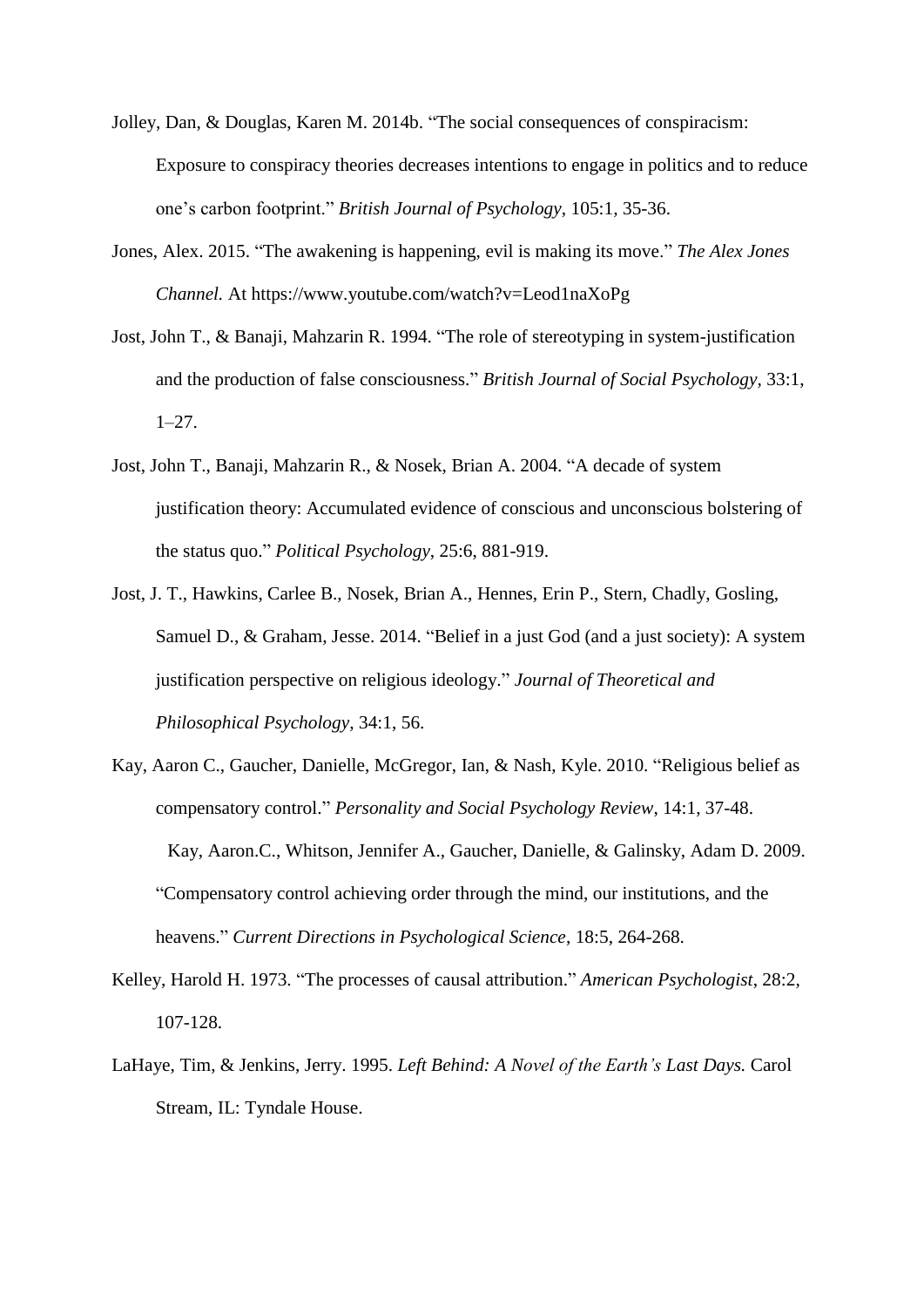- Landau, Martin J., Kay, Aaron C., & Whitson, Jennifer A. 2015. "Compensatory control and the appeal of a structured world." *Psychological Bulletin*, 141:3, 694-722.
- Leak, Gary K., & Randall, Brandy A. 1995. "Clarification of the link between right-wing authoritarianism and religiousness: The role of religious maturity." *Journal for the Scientific Study of Religion*, 34:2, 245-252.
- Lerner, Melvin J., 1980. *The Belief in a Just World: A Fundamental Delusion*. New York: Plenum Press.
- Lerner, Melvin J., & Lerner, Sally C. (Eds.). 1981. *The Justice Motive in Social Behavior: Adapting to Times of Scarcity and Change.* New York: Plenum Press.
- Leman, Patrick J., & Cinnirella, Marco. 2007. "A major event has a major cause: Evidence for the role of heuristics in reasoning about conspiracy theories." *Social Psychological Review*, 9:2, 18-28.
- Leman, Patrick J., & Cinnirella, Marco. 2013. "Beliefs in conspiracy theories and the need for cognitive closure." *Frontiers in Psychology*, 4:378.
- McCauley, Clark, & Jacques, Susan. 1979. "The popularity of conspiracy theories of presidential assassination: a Bayesian analysis." *Journal of Personality and Social Psychology*, 37:5, 637-644.
- Newheiser, Anna K., Farias, Miguel, & Tausch, Nicole. 2011. "The functional nature of conspiracy beliefs: Examining the underpinnings of belief in the Da Vinci Code conspiracy." *Personality and Individual Differences*, 51:8, 1007-1011.
- Oliver, J. Eric, & Wood, Thomas J. 2014. "Conspiracy theories and the paranoid style(s) of mass opinion." *American Journal of Political Science*, 58:4, 952-966.
- Paul, Bimal K., Nadiruzzaman, M.D. 2013. "Religious interpretations for the causes of the 2004 Indian Ocean tsunami." *Asian Profile*, 41:1, 67-77.

Popper, Karl R. 1945. *The Open Society and its Enemies.* London: Routledge.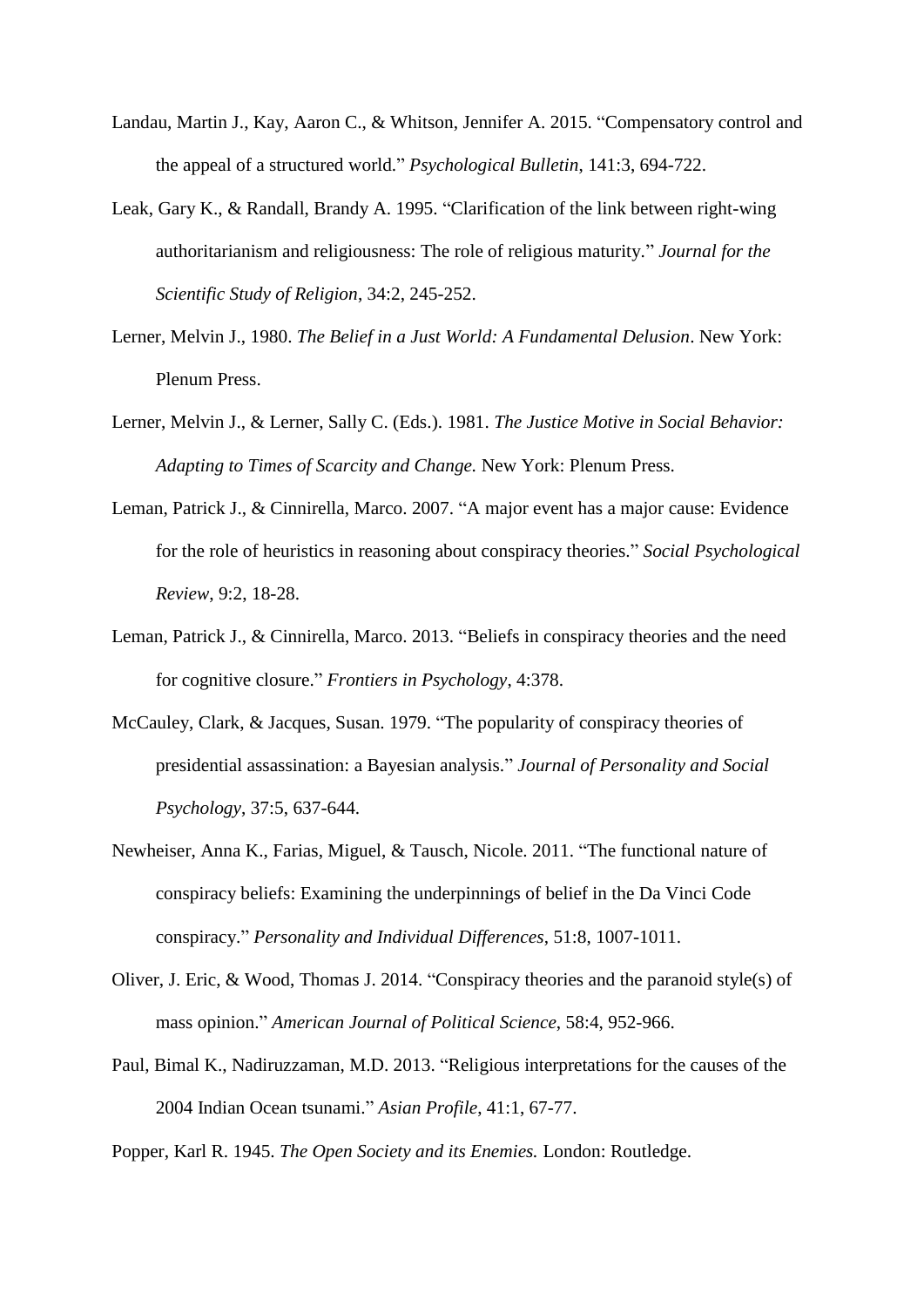- Purzycki, Benjamin G., Willard, Aiyana K. 2015. MCI theory: A critical discussion. *Religion, Brain & Behavior.*
- Reyes, Ian, & Smith, Jason K. 2014. "What they don't want you to know about Planet X: Surviving 2012 and the aesthetics of conspiracy rhetoric." *Communication Quarterly,*  62:4, 399-415.
- Rubin, Zick, & Peplau, Letitia A. 1975. "Who believes in a just world?" *Journal of Social Issues*, 31:3, 65-89.
- Sagan, Carl. 1979. "Venus and Dr. Velikovsky." In *Broca's Brain*, 100-159. New York: Random House.
- Sapountzis, Antonis, & Condor, Susan. 2013. "Conspiracy accounts as intergroup theories: Challenging dominant understandings of social power and political legitimacy." *Political Psychology*, 34:5, 731-751.
- Schmidt, Stefan, Erath, Devi, Ivanova, Viliana, & Walach, Harald. 2009. "Do you know who is calling? Experiments on anomalous cognition in phone call receivers." *The Open Psychology Journal*, 2, 12-18.
- Schwadel, Philip. 2005. "Individual, congregational, and denominational effects on church members' civic participation." *Journal for the Scientific Study of Religion*, 44:2, 159- 171.
- Sheaffer, Robert. 2005, "Tsunami conspiracies and hollow moons." *Skeptical Inquirer,*  May/June.
- Shermer, Michael. 2009. "Why people believe invisible agents control the world." *Scientific American Mind*, June.
- Smidt, Corwin. 1999. "Religion and civic engagement: A comparative analysis." *The Annals of the American Academy of Political and Social Science*, 565:1, 176-192.